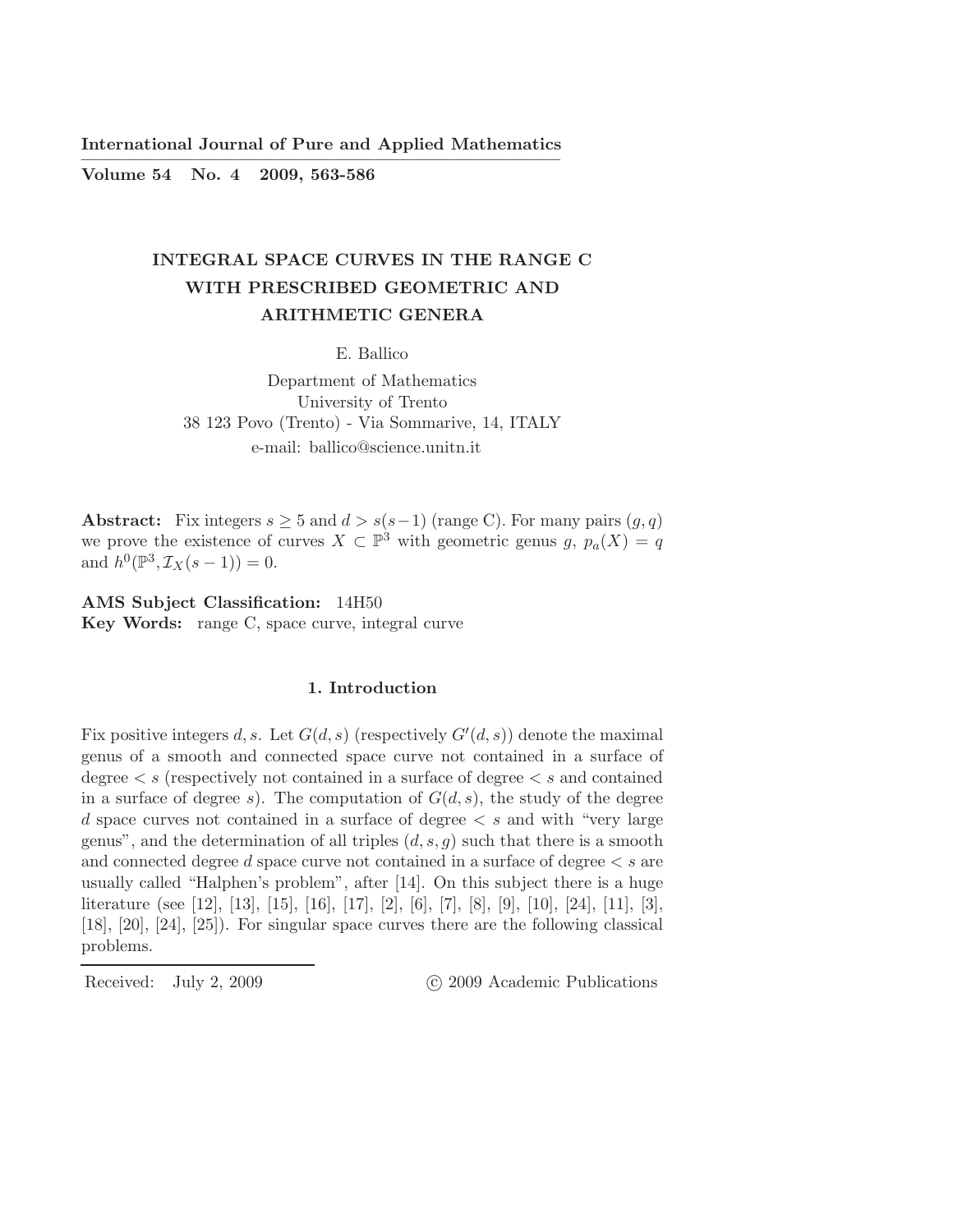•: Find the set  $A(d, s, q, q)$  of all quadruples of integers  $(d, s, q, q)$  such that there exists an integral degree d curve  $X \subset \mathbb{P}^3$  with geometric genus g,  $p_a(X) = q$  and  $h^0(\mathbb{P}^3, \mathcal{I}_X(s-1)) = 0.$ 

◆: Find the set  $B(d, s, g, q)$  of all quadruples of integers  $(d, s, g, q)$  such that there exists an integral degree d curve  $X \subset \mathbb{P}^3$  with geometric genus g,  $p_a(X) = q, h^0(\mathbb{P}^3, \mathcal{I}_X(s-1)) = 0$  and  $h^0(\mathbb{P}^3, \mathcal{I}_X(s)) > 0$ .

It was stressed in [12] and [16] that to get good theorems one has first to distinguish the set of all pairs  $(d, s)$  in the following way:

Range  $\emptyset$ : If  $d < (s^2 + 4s + 6)/6$ , then every degree d smooth space curve is contained in a surface of degree  $\lt s$ .

Range A: If  $(s^2 + 4s + 6)/6 \le d < (s^2 + 4s + 6)/3$ , then  $G(d, s) \le G_A(d, s)$ , where  $G_A(d, s) := 1 + d(s - 1) - \binom{s + 2}{3}$  $\binom{+2}{3}$ .

Range B:  $(s^2 + 4s + 6)/3 \le d \le s(s - 1)$ .

Range C: If  $d > s(s-1)$ , then  $G(d, s) = G'(d, s) = G_C(d, s) := 1 + d(s + s)$  $(d/s)-4/2-r(s-r)(s-1)/2s$ , where r is the only integer such that  $0 \le r < s$ and  $d + r \equiv 0 \pmod{s}$ .

If  $s^2 - 2s + 2 \le d \le s(s-1)$ , then  $G(d, s)$  is known (see [13]) and sometimes this interval is put in the range C.

In the range A it is expected that  $G(d, s) = G_A(d, s)$  and for many  $(d, s)$ this equality holds (see [11], [3] and end of the introduction of [3]). In the range C we have  $G(d, s) = G<sub>C</sub>(d, s)$  and all space curves computing  $G(d, s)$  are known (see [12], Theorem 3.1) (see Remark 5 for the case of singular integral curves). For the closely related computation of the value of  $G'(d, s)$ , see [12], Theorem 3.1, and [15]. In this paper we only consider the range C. Ch. Walter made a conjecture concerning  $\spadesuit$  for the case  $q = g$  (i.e. for smooth space curves) if  $d \geq \left(\frac{s-2}{2}\right)$  $\binom{-2}{2}$  (a range larger that range C) (see [25], Conjecture 0.3). He proved a related theorem in a smaller range, finding curves in a degree  $s$  surface  $S$ containing a line with multiplicity  $s - 3$  (see [25], Theorem 0.4). Here we will just follow his proof, trying to get curves with controlled singularities on the same surface. In Section 2 we prove the following results.

**Theorem 1.** Fix integers d, s, q such that  $s > 5$  d  $> s<sup>2</sup> - 2s + 6$  and  $(s-1)d-(s^3-5s^2+18s-18)/2 < q \leq (d^2+3(s-4)d-(\epsilon^2-\epsilon s+12s-36))/2s$ , (1) where  $\epsilon$  is the unique integer such that  $0 \leq \epsilon < s$  and  $\epsilon \equiv d-6 \pmod{s}$ . There are integers  $d', g', m$  such that  $d' \geq 6$ ,  $d' - 2 \leq g' \leq 2d' - 9$ ,  $s - 2 \leq m$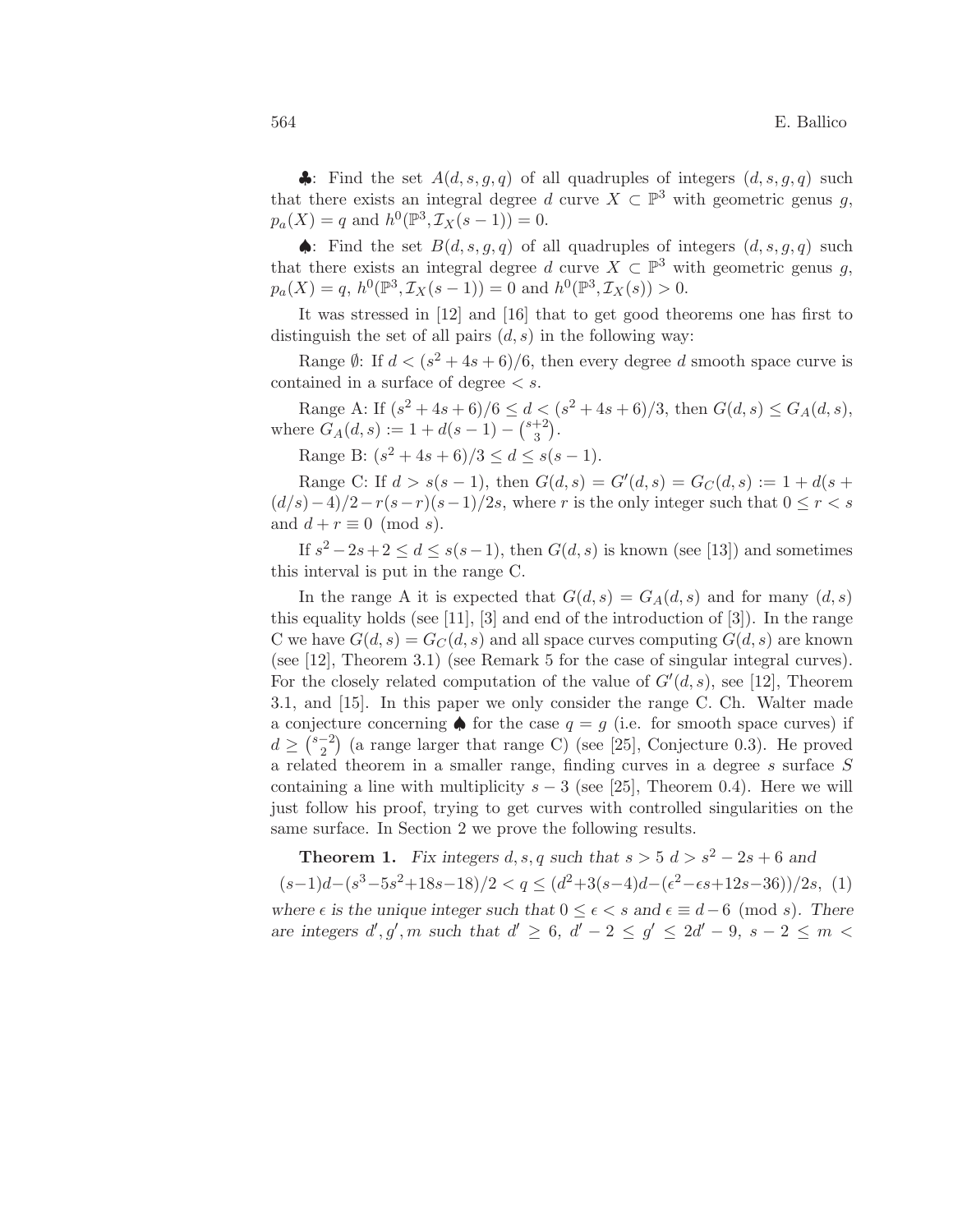$$
(d+s-6)/s, d = d' + ms, q = g' + m(2d' + ms + 3s - 12)/2. Set
$$
  

$$
\beta := (s-2)(m-s+2)(m-s+1)/2 + \lfloor ((s-2)(12 + (s-2)^2) - 1)/3 \rfloor
$$
  

$$
-(m-s+3). (2)
$$

Fix an integer g such that  $q - \beta \leq g \leq q$ . Let  $S \subset \mathbb{P}^3$  be a general degree s surface containing a line L with multiplicity  $s-3$ . Then there exists an integral curve  $X \subset S$  with degree d, geometric genus q and arithmetic genus q.

**Theorem 2.** Fix integers d, s, q such that 
$$
s > 5
$$
  $d > s^2 - 2s + 6$  and  $(s-1)d-(s^3-5s^2+18s-18)/2 < q \le (d^2+3(s-4)d-(\epsilon^2-\epsilon s+12s-36))/2s$ , (3)

where  $\epsilon$  is the unique integer such that  $0 \leq \epsilon \leq s$  and  $\epsilon \equiv d - 6 \pmod{s}$ . There are integers  $d', g', m$  such that  $d' \geq 6$ ,  $d' - 2 \leq g' \leq 2d' - 9$ ,  $s - 2 \leq$  $m < (d + s - 6)/s$ ,  $d = d' + ms$ ,  $q = g' + m(2d' + ms + 3s - 12)/2$ . Set  $\alpha := (m - s + 3)((12 - 2s + (m + 1)m/2 - (s - 3)(s - 4)/2)$ . Fix an integer g such that  $q - |(\alpha - 1)/3| + 1 \leq g \leq q$ . Let  $S \subset \mathbb{P}^3$  be a general degree s surface containing a line L with multiplicity  $s - 3$ . Then there exists an integral and nodal curve  $X \subset S$  with degree d, geometric genus g and arithmetic genus q.

Take X as in Theorems 1 or 2. If  $d > s(s-1)$ , then X is not contained in a surface of degree at most  $s - 1$  by Bezout Theorem.

Then we go on and consider the case  $q = G<sub>C</sub>(d, s)$ . In Section 3 we prove the following result.

**Theorem 3.** Fix integers  $d, s, g$  such that  $s \geq 5$ ,  $d \geq s^2$  and  $G_C(d, s)$  –  $\alpha(d,s) \leq g \leq G_C(d,s)$ , where  $t := [d/s]$ ,  $r := t - ds$ ,  $t' := t - 1$  if  $r > 0$ ,  $t' := t \text{ if } r = 0, \epsilon = 0 \text{ if } t' - s + 1 \notin \{2, 4\}, \epsilon = 1 \text{ if } t' - s + 1 \in \{2, 4\},\$  $u_0 := \lfloor (t'-s+3)(t'-s+2)/6 - \epsilon \rfloor$  and  $\alpha(d,s) = u_0 + \binom{t'-1}{3}$  $\binom{-1}{3} - \binom{t'-s+4}{3}$  $\binom{s+4}{3} - 1$ . Then there exists an integral curve  $X \subset \mathbb{P}^3$  such that  $\deg(X) = d$ ,  $p_a(X) = G_C(d, s)$ , X has geometric genus g,  $h^0(\mathbb{P}^3, \mathcal{I}_X(s-1)) = 0$  and  $h^0(\mathbb{P}^3, \mathcal{I}_X(s)) > 0$ , i.e.  $B(d, s, g, G_C(d, s)) \neq \emptyset.$ 

If  $d > s^2$  below  $G_C(d, s)$  there are gaps for the possible arithmetic genera of an integral degree d space curve not contained in a surface of degree  $\lt s$  (see [6], [7]). Hence there is no hope to extend Theorem 3 to arithmetic genera very near to  $G_C(d, s)$ .

If  $d \gg s^2$ , i.e. if  $t := \lceil d/s \rceil \gg s$ , then  $G_C(d, s) \sim d^2/2s \sim st^2/2$  and  $\alpha(d, s) \sim st^2/2$ .

If  $d > s^2$  below  $G_C(d, s)$  there are gaps for the possible arithmetic general of an integral degree d space curve not contained in a surface of degree  $\lt s$  (see [6], [7]). Thus there is no hope of any extension of Theorem 3 to all arithmetic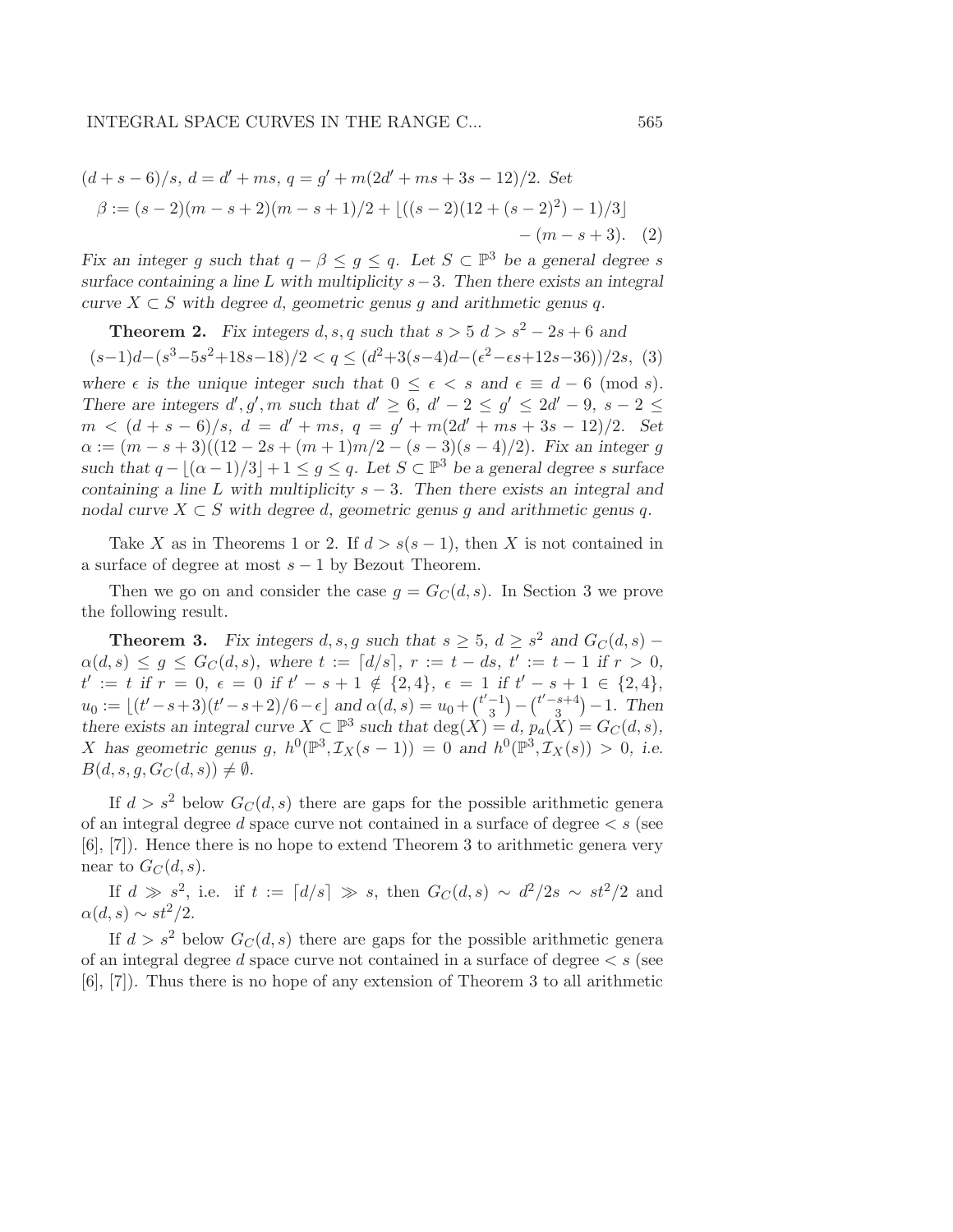genera. We prove Theorem 3 by fixing a smooth plane curve  $D \subset \mathbb{P}^3$  with degree r (with the convention  $D = \emptyset$  if  $r = 0$ ), a general degree Y surface containing D and then proving the existence of  $X \in |\mathcal{O}_Y(t)(-D)|$  with certain prescribed singularities. Thus any such curve  $X$  is linked to  $D$  by  $Y$  and a degree t surface. Thus the minimal free resolution of  $X$  is known (it is uniquely determined by s, t and the minimal free resolution of  $D$ ), and it is the same as the one of a connected smooth curve C of degree d and genus  $G_C(d, s)$  not contained in a surface of degree  $s - 1$ . Since the general element of the linear system  $|\mathcal{O}_Y(t)(-D)|$  is a connected smooth curve C with genus  $G_C(d, s)$  not contained in a surface of degree  $s-1$ , X is a flat limit of a flat family of smooth space curves with constant minimal free resolution and hence with constant postulation. Let  $X'$  be any integral curve as in Theorem 3. By Remark 5 below  $X'$  is contained in an integral degree s surface  $Y'$  containing a degree r plane curve  $D'$  and it is linked to  $D'$  by  $Y'$  and a degree t surface. In a smaller range of integers q we were able prove the existence of  $X$  as in Theorem 3 lying on a singular degree s surface Y' containing  $D$  such that Y' has certain prescribed singular points. Here  $X' \cup D$  is the intersection of  $Y'$  with a general degree t surface containing  $D \cup \text{Sing}(Y')$ . We omit this approach, because it gave a weaker statement.

For integral nodal curves we are only able to prove the following result.

**Proposition 1.** Fix integers  $d, s, g$  such that  $s \geq 4$ ,  $d > s(s-1)$  and  $G_C(d, s) - \max\{0, \lfloor ($  $(t'+3)$ 3  $\setminus$ −  $(t' - s + 3)$ 3  $\overline{ }$  $) - 4)/3 - 1, 0$ }  $\leq g \leq G_C(d, s)$ , where  $t := \lfloor d/s \rfloor$  and  $t' := t$  if  $d/s \in \mathbb{Z}$ ,  $t' := t - 1$  if  $d/s \notin \mathbb{Z}$ . Then there exists an integral and nodal curve  $X \subset \mathbb{P}^3$  such that  $deg(X) = d$ ,  $p_a(X) = G_C(d, s)$ , X has geometric genus g,  $h^0(\mathbb{P}^3, \mathcal{I}_X(s-1)) = 0$  and  $h^0(\mathbb{P}^3, \mathcal{I}_X(s)) > 0$ .

We work over an algebraically closed field  $\mathbb K$  such that  $char(\mathbb K)=0$ .

## 2. Proofs of Theorems 1 and 2

As in [25] set  $F(d, s, r) := (r + 1)d - (r - 1)rs/2 - 6s - 3$  (note the misprint in [25], p. 56). Note that  $F(d, s, s - 2) = (s - 1)d - (s^3 - 5s^2 + 18s - 18)/2$ , i.e.  $F(d, s, d-2) + 1$  is the lower bound of the arithmetic genera q considered in Theorems 1 and 2.

For any scheme A, any  $P \in A_{req}$  and any integer  $m > 0$  let  $\{mP, A\}$ denote the infinitesimal neighborhood of order  $m-1$  of P in A, i.e. the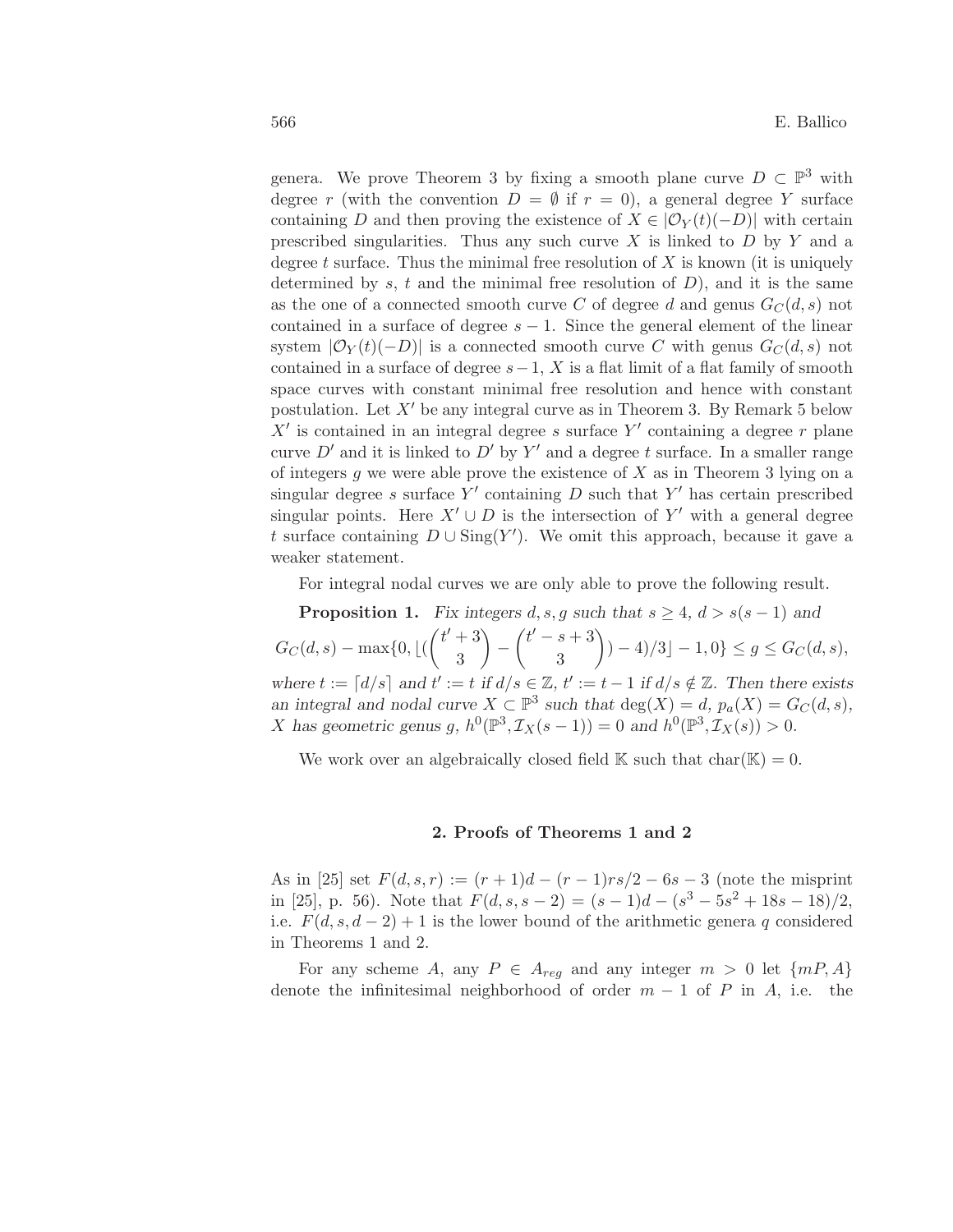closed subscheme of A with  $(\mathcal{I}_{P,A})^m$  as its ideal sheaf. Hence  $\{mP, A\}$  is a zero-dimensional scheme,  $\{mP, A\}_{reg} = \{P\}$  and  $\text{length}(\{mP, A\}) = {m+n-1 \choose m}$ , where *n* is the dimension of A at P. For any finite subset  $B \subset A_{reg}$  set  ${mB, A} := \bigcup_{P \in B} {mP, A}.$  Set  ${0P, A} := \emptyset$  and  ${0B, A} := \emptyset$ . The scheme  $\{2P, A\}$  (respectively  $\{mP, A\}$ ) is often called a double point of Y (respectively a fat point with multiplicity m of A or an m-fat point of A). We usually write  $mP$  or  $mB$  instead of  $\{mP, A\}$  or  $\{mB, A\}$  if either A is the smooth surface Y introduced below or (sometimes) if  $A$  is a blowing-up of  $Y$ .

**Remark 1.** Let A be a projective scheme, E an effective Cartier divisor of A,  $R \in Pic(A)$  and Z a closed subscheme of A. Let  $Res_E(Z)$  denote the residual scheme of  $Z$  with respect to  $E$ , i.e. the closed subscheme of  $A$  with  $\mathcal{I}_{Z,A} : \mathcal{I}_{E,A}$  as its ideal sheaf. We have an exact sequence of sheaves:

$$
0 \to \mathcal{I}_{\text{Res}_E(Z), A} \otimes R(-E) \to \mathcal{I}_{Z, A} \otimes R \to \mathcal{I}_{Z \cap E, E} \otimes (R|E) \to 0. \tag{4}
$$

From (4) we get:

$$
h^0(A, \mathcal{I}_{Z,A} \otimes R) \leq h^0(A, \mathcal{I}_{\text{Res}_E(Z), A} \otimes R(-E)) + h^0(E, \mathcal{I}_{Z \cap E, E} \otimes (R|E)),
$$
  

$$
h^1(A, \mathcal{I}_{Z,A} \otimes R) \leq h^1(A, \mathcal{I}_{\text{Res}_E(Z), A} \otimes R(-E)) + h^1(E, \mathcal{I}_{Z \cap E, E} \otimes (R|E)).
$$

**Remark 2.** Fix an integer  $c > 0$ , an integral projective variety A, an integral effective Cartier divisor  $E$  of  $A$ , a closed subscheme  $Z$  of  $A$  such that  $Z \cap E \neq E$ , and  $R \in Pic(A)$ . Fix a general  $B \subset A$  and a general  $B' \subset E$  such that  $\sharp(B) = \sharp(B') = c$ . The multiplicity two case of [1], Lemma 2.3 and Figure 1, gives

$$
h^0(A, \mathcal{I}_{Z\cup 2B,A} \otimes R)
$$
  
\n
$$
\leq h^0(A, \mathcal{I}_{\text{Res}_E(Z)\cup\{2B',E\},A} \otimes R(-E)) + h^0(E, \mathcal{I}_{Z\cap E\cup B',E} \otimes (R|E)),
$$

$$
h^1(A, \mathcal{I}_{Z\cup 2B,A} \otimes R)
$$
  
\$\leq h^1(A, \mathcal{I}\_{\text{Res}\_E(Z)\cup \{2B',E\},A} \otimes R(-E)) + h^1(E, \mathcal{I}\_{Z\cap E\cup B',E} \otimes (R|E)).\$

**Remark 3.** Let D be a smooth and projective curve. Fix  $R \in Pic(D)$ , a linear subspace  $V \subseteq H^0(D, R)$  and integers  $c \geq 1$ ,  $m_i > 0$ ,  $1 \leq i \leq c$ . Fix c general points  $P_1, \ldots, P_c \in D$  and set  $B := \sum_{i=1}^c \{m_i P_i, D\}$ . Since char $(\mathbb{K}) = 0$ , for any integral and non-degenerate curve  $\overline{M} \subset \mathbb{P}^n$  the general point of M is not an osculating point of  $M$  (see [22], Theorem 14). Hence by induction on  $c$ the generality of the c-ple  $(P_1, \ldots, P_c) \in D^c$  gives  $\dim(V \cap H^0(B, \mathcal{I}_D \otimes R)) =$  $\max\{0, \dim(V) - \sum_{i=1}^{c} m_i\}$  (if  $c \geq 2$  use  $c-1$  general linear projections from suitable general osculating spaces).

We use the following set-up. Fix a line  $L \subset \mathbb{P}^3$  and let  $\beta : \widetilde{\mathbb{P}} \to \mathbb{P}^3$  be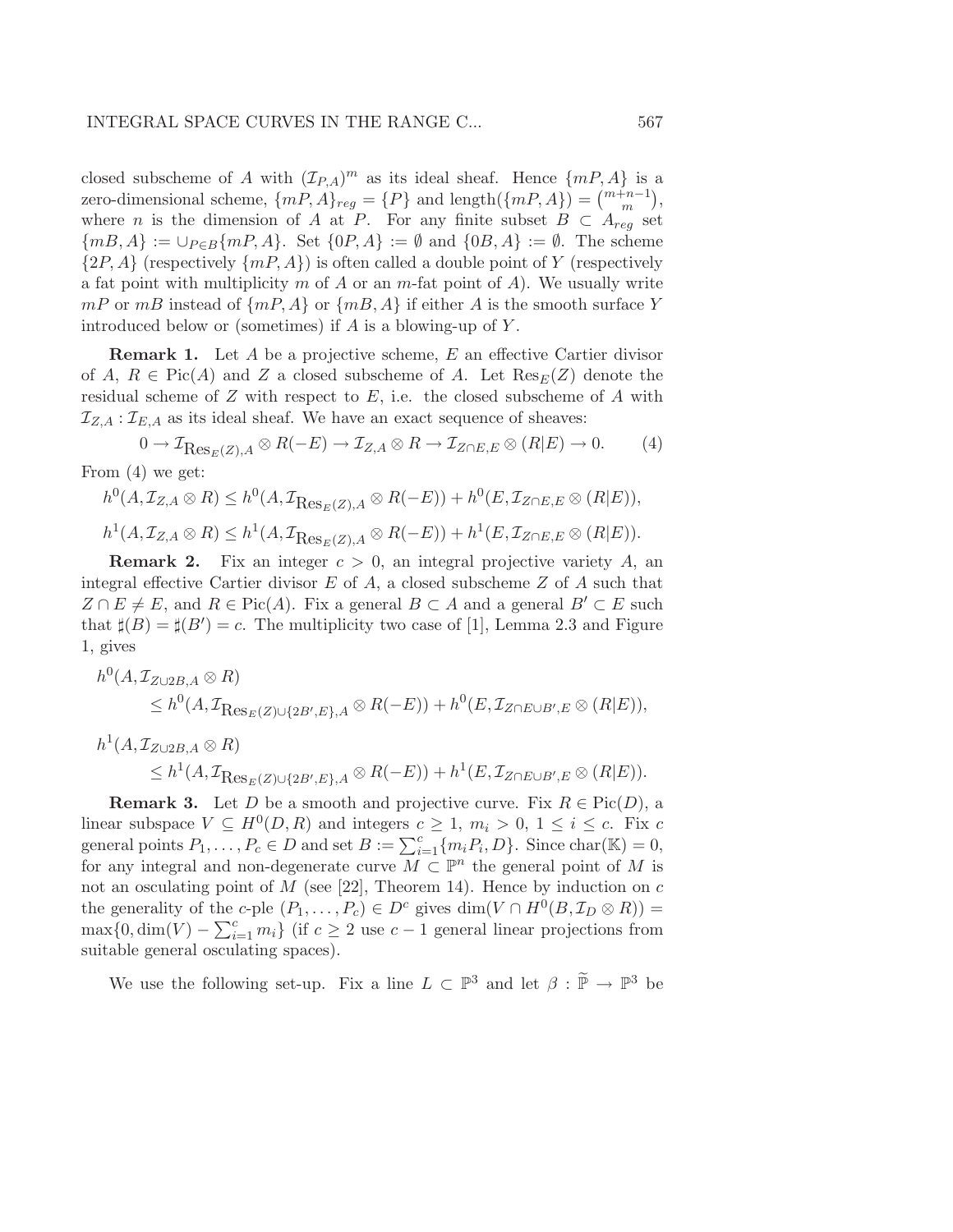the blowing-up of L. Fix an integral surface S with degree  $s > 5$  such that S contains L with multiplicity  $s - 3$  and such that its strict transform Y in  $\mathbb P$  is smooth. Set  $u := \beta | Y, H := u^*(\mathcal{O}_S(1))$  and  $E := u^{-1}(L)$ . As in [25], Lemma 2.5, we assume that  $E$  is integral. All these conditions are satisfied if we take as S a general degree s surface containing L with multiplicity  $s - 3$ . The line bundle H is spanned and  $H^2 = s$ . We have  $h^1(Y, \mathcal{O}_Y(nH - mE)) = 0$  for all integers n, m such that  $0 \le m \le s-3$  (see [25], Lemma 2.2). Fix a smooth and irreducible curve  $C_1 \subset S$  and set  $d' := \deg(C_1)$  and  $g' := p_a(C_1)$ . Let C' be the strict transform of  $C_1$  in Y. Since  $C_1$  is smooth,  $C' \cong C_1$  and in particular  $p_a(C') = g'$ . As in [25] we assume  $\sharp(C_1 \cap L) = C' \cdot E = d' - 6$ . Hence  $C' \cdot H = 6$ . Consider the linear system  $|C' + rH|, r \in \mathbb{Z}$ . Since  $d' \geq 6$  and  $C' \cdot E = d' - 6$ , for every  $r \geq s - 3$  the linear system  $|C' + rH|$  is spanned and its general member is a smooth and connected curve of genus  $g' + r(2d' + rs + 3s - 12)/2$  mapped isomorphically onto a smooth space curve of degree  $d' + rs$  (see [25], Lemma 2.5). Fix an integer  $r' \geq 2$  such that  $h^1(Y, \mathcal{O}_Y(C' + r'H)) = 0$ . The minimal such integer  $r' \geq 2$  depends only from C'. The proof of [25], Lemma 2.5, gives  $h^1(C', \mathcal{O}_{C'}(C' + rH)) = 0$  for every  $r \geq s - 3$ . Hence  $r' \leq s - 3$ . Let T be any smooth element of  $|H|$ . T is the normalization of a degree s plane curve with an ordinary multiple point with multiplicity  $s-3$  as its only singularity. Hence T is a connected smooth curve with genus  $(s-2)(s-1)/2-(s-3)(s-4)/2=2s-5$ and deg $(H|T) = s$ .

**Lemma 1.** We have  $h^2(Y, \mathcal{O}_Y(mH)) = h^2(Y, \mathcal{O}_Y(C' + mH)) = 0$  for all  $m > 0$ .

Proof. We have  $\omega_Y \cong \mathcal{O}_Y((s-4)H - (s-4)E)$ . Hence  $h^0(Y, \omega_Y(tH)) = 0$ for all  $t < 0$ . Serre duality gives  $h^2(Y, \mathcal{O}_Y(mH)) = 0$  for all  $m > 0$ . Since C' is effective and  $\dim(Y) = 2$ , we have  $h^2(Y, \mathcal{O}_Y(C' + mH)) \leq h^2(Y, \mathcal{O}_Y(mH))$  for every  $m \in \mathbb{Z}$ . Hence  $h^2(Y, \mathcal{O}_Y(C' + mH)) = 0$  for all  $m > 0$ .  $\Box$ 

**Remark 4.** Fix any smooth  $T \in |H|$ . Consider the exact sequence:

$$
0 \to \mathcal{O}_Y(C' + (m-1)H) \to \mathcal{O}_Y(C' + mH) \to \mathcal{O}_T(C' + mH) \to 0. \tag{5}
$$

Since  $r' \geq 2$ , Lemma 1, induction on m and the exact sequence (5) give  $h^1(T, \mathcal{O}_T(C' + mH)) = 0$  for all  $m \geq r' + 1$ . Hence Riemann-Roch gives  $h^0(T, \mathcal{O}_T(C' + mH)) = 12 + ms - 2s$  for all  $m \geq r' + 1$ . The definition of the integer r' implies the surjectivity of the restriction map  $H^0(Y, \mathcal{O}_Y(C' + mH)) \to$  $H^0(T, \mathcal{O}_T(C' + mH))$  for all  $m \geq r' + 1$ .

Lemma 2. We have

$$
h^{0}(T, \mathcal{O}_{T}(C' + nH)) + 1 \le 2(h^{0}(T, \mathcal{O}_{T}(C' + (n - 1)H)))
$$
\n(6)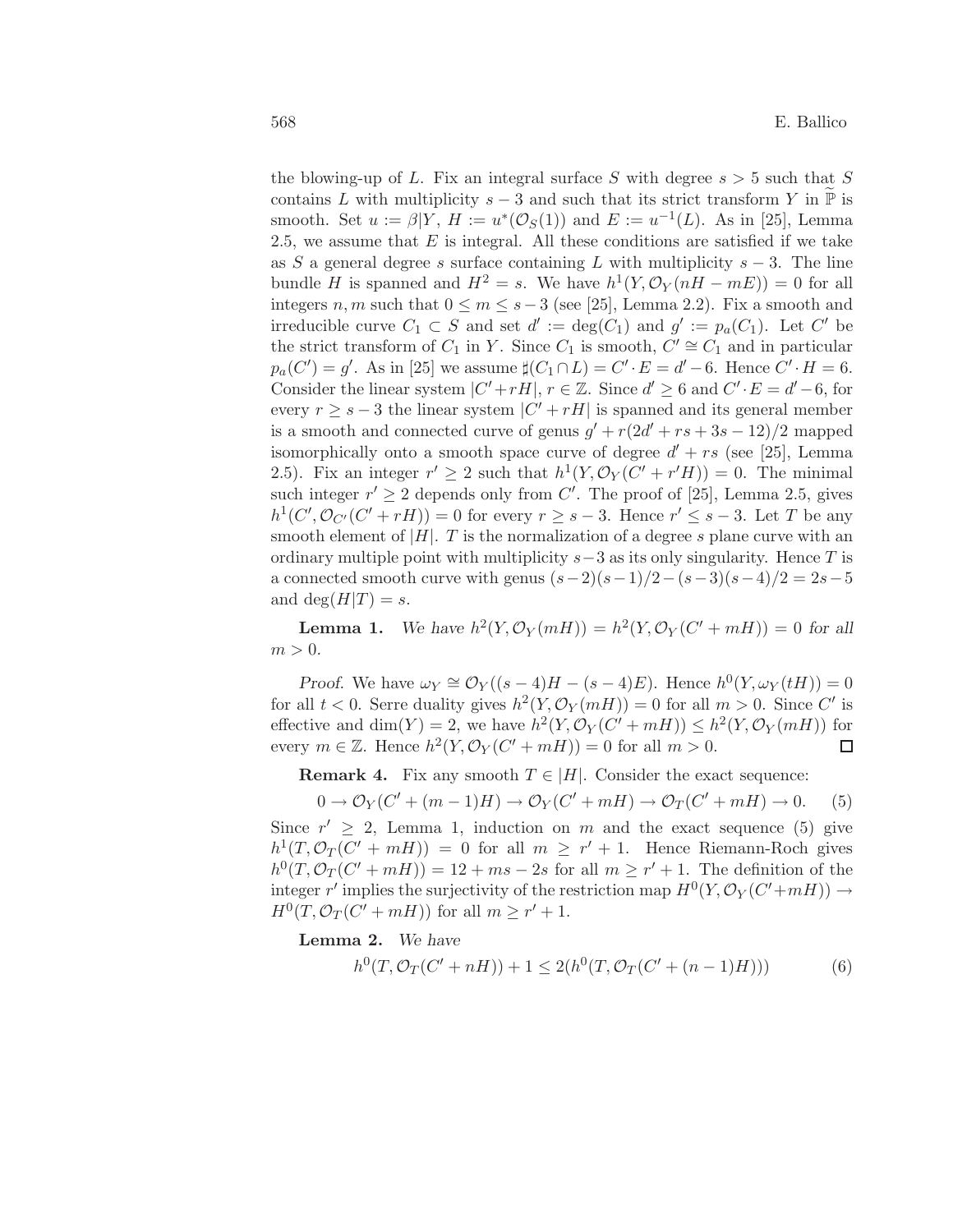for all integers  $n \geq \max\{4, r'+1\}.$ 

Proof. Recall that  $h^0(T, \mathcal{O}_T(C' + mH)) = 12 + (m-2)s$  for all integers  $m \ge r'$ . By assumption  $r' \ge 2$ . Obviously,  $12 + (n-2)s + 1 \le 2(12 + (n-3)s)$ for all  $n \geq 4$ .  $\Box$ 

**Lemma 3.** Assume  $r \ge r' + 1$  and set  $\alpha := (r - r')(12 - 2s) + (s 2)((r+1)r/2 - r'(r'-1)/2)$ . Fix any integer a such that  $0 \leq 3a \leq \alpha - 1$ . Then  $h^1(Y, \mathcal{I}_{2B}(C' + rH)) = 0$  for a general  $B \subset Y$  such that  $\sharp(B) = a$ .

Proof. Note that  $(r + 1)r/2 - r'(r' - 1)/2 = \sum_{m=r'+1}^{r} m$ . Set  $a_1 :=$  $\lfloor h^0(T, \mathcal{O}_T(C' + rH))/2 \rfloor$  and  $e_1 := h^0(T, \mathcal{O}_T(C' + rH)) - 2a_1$ . First assume  $a \ge a_1 + e_1$ . We specialize B to a general union B' of  $a - a_1 - e_1$  double points of Y,  $a_1$  double points of Y with support on T and (if  $e_1 = 1$ ) we apply Remark 2 with respect to the integer  $c := e_1$  and the Cartier divisor  $E := T$ . The scheme  $B' \cap T$  is a general union of  $a_1$  double points of T and  $e_1$  points of T. The case  $c = a_1 + e_1$ ,  $m_i \leq 2$  for  $1 \leq i \leq a_1$ and (if  $e_1 > 0$ )  $m_{a_1+1} = 1$  of Remark 3 gives  $h^{i}(T, \mathcal{I}_{B' \cap T}(C' + rH)) = 0$ ,  $i = 0, 1$ . By Remark 2 it is sufficient to prove  $h^1(Y, \mathcal{I}_{\text{Res}_T(B')}(C' + (r-1)H)) =$ 0. The virtual residue  $\text{Res}_T(B')$  of  $B'$  with respect to T is a general union of  $a - a_1 - e_1$  double points of Y,  $a_1$  points of T and (if  $e_1 > 0$ ) a double point of T. Set  $a_2 := \lfloor (h^0(T, \mathcal{O}_T(C' + (r-1)H)) - a_1 - 2e_1)/2 \rfloor$  and  $e_2 := h^0(T, \mathcal{O}_T(C' + (r-1)H)) - a_1 - 2e_1 - 2a_2$ . Hence  $e_2 \in \{0, 1\}$ . Assume  $a \ge a_1 + e_1 + a_2 + e_2$ . We specialize  $\text{Res}_T(B')$  to a general union of  $a - a_1 - e_1 - a_2 - e_2$  double points of Y,  $a_2$  double points of Y with support on T,  $a_1$  points of T,  $e_1$  double points of T and (if  $e_2 > 0$ ) a length 3 scheme obtained applying Remark 2 with respect to a unique point of T. To do this step (i.e. to have  $a_2 \ge 0$ ) we need  $a_1 + 2e_1 \le h^0(T, \mathcal{O}_T(C' + (r-1)H)).$ Since  $2a_1 + e_1 = h^0(T, \mathcal{O}_T(C' + rH))$ , we may apply Lemma 2. Then we continue specializing some of the remaing  $a - a - 1 - e_1$  double points of Y. At the end we have finitely many general points of  $T$  (at most  $a_{r-r'-1}$  of them), and at most a double point of  $T$  (which again may be taken general). Call B this scheme. It is sufficient to prove  $h^1(Y, \mathcal{I}_B(C' + (r' + 1)H)) = 0$ . Since length $(B) \leq 12 + (r'-1)(s-2)$ , it is sufficient to quote Remark 3.

If  $a \leq a_1 + e_1 - 1$ , the first step is sufficient to conclude, without quoting Remark 2 and taking as double points only double points of Y with support on *T*. If  $\sum_{i=1}^{j} (a_i + e_i) \le a < \sum_{i=1}^{j-1} (a_i + e_i)$  for some  $j \le r - r' - 1$ , then we conclude after  $j + 1$  steps. □

From now on we use  $s - 3$  instead of r'. We loose something for certain curves  $C_1$ , i.e. for certain integers  $d', g'$ , but we do not how to use any additional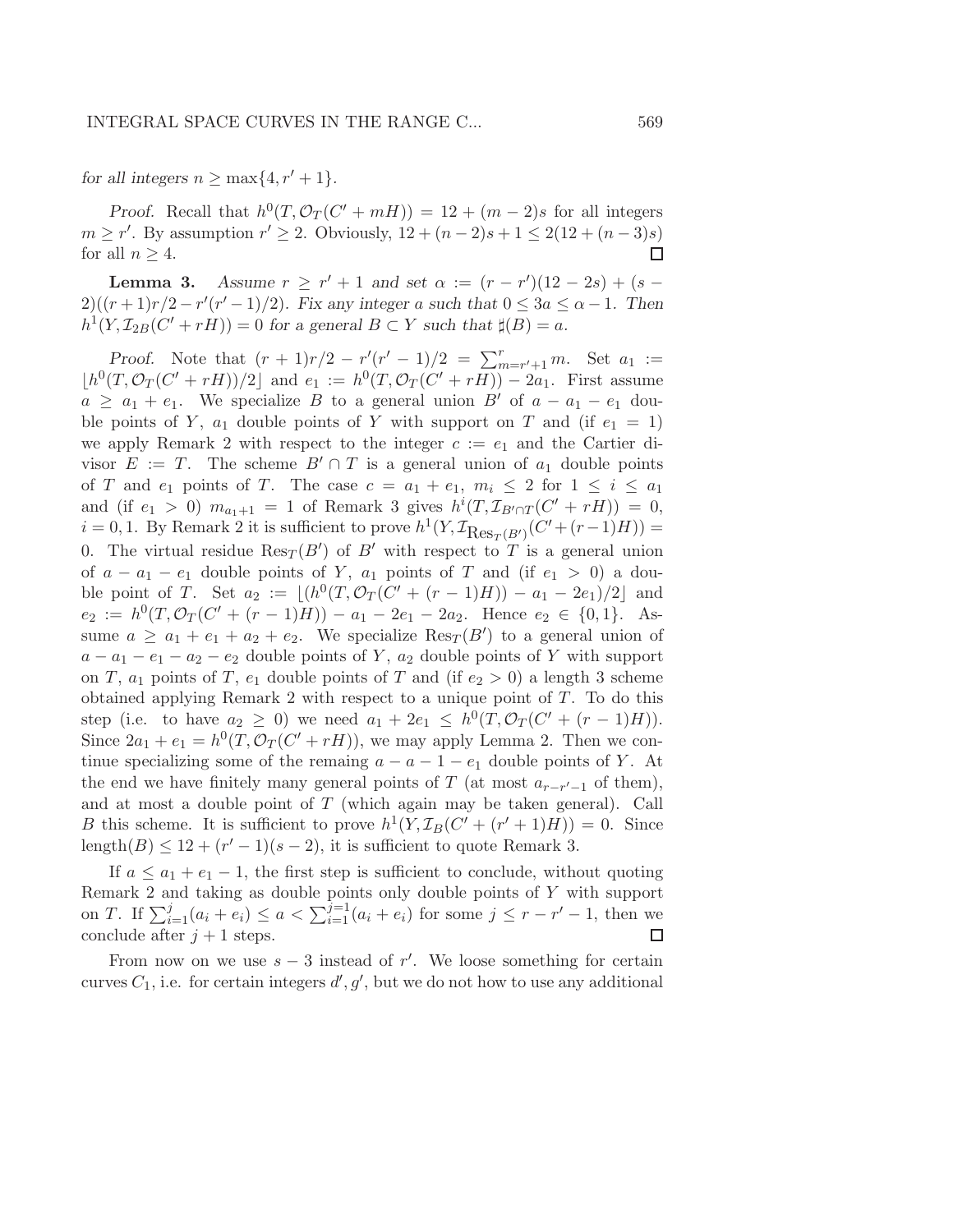information to get at the end a better result.

Lemma 4. Fix integers  $x \ge s - 2 \ge 3$ ,  $\alpha \ge 0$ ,  $\alpha_1 \ge 0$ ,  $0 \le \mu \le x - s + 2$ ,  $0 < \mu_1 \leq x - s + 2$ ,  $0 < \mu'$ ,  $u \geq 0$ ,  $v \in \{0, 1\}$ ,  $u_1 \geq 0$  and  $v_1 \in \{0, 1\}$  such that  $\alpha\mu + \mu' + 2u + v = 12 + x(s - 2),$  (7)

$$
r_{\mu} + r_{\mu} + r_{\mu} = 1 \quad \text{if} \quad (3, 4) \tag{1}
$$

$$
\alpha \mu_1 + 2u_1 + v_1 = 12 + x(s - 2),\tag{8}
$$

Then

$$
\alpha(\mu - 1) + \mu' - 1 + u + 2v \le 12 + (x - 1)(s - 2),\tag{9}
$$

$$
\alpha_1(\mu_1 - 1) + u + 2v \le 12 + x(s - 2). \tag{10}
$$

Proof. To prove (9) (respectively (10)) it it sufficient to check that  $\alpha+1+u \geq$  $s-2+v$  (respectively  $\alpha_1+u_1 \geq s-2+v_1$ ). Since  $v \in \{0,1\}$  (respectively  $v_1 \in \{0,1\}$ , it is sufficient to prove the inequality  $\alpha + u \geq s - 2$  (respectively  $\alpha_1+u_1 \geq s-1$ ). Since  $0 < \mu \leq x-s+2$  (resp.  $\mu_1 \leq x-s+2$ ), (7) (respectively (8)) proves this inequality.  $\Box$ 

**Notation 1.** Fix a smooth surface  $Y'$ ,  $P \in Y'$  and an integer  $m > 0$ . Set  $ad(mP) := (m-1)P$ . For any disjoint union  $Z \subset Y'$  of fat points with some multiplicities, say  $Z = \sqcup Z_i$  with  $Z_i = m_i P = i$  and  $P_i \neq P_j$  for all  $i \neq j$ , set  $\mathrm{ad}(Z) := \sqcup \mathrm{ad}(Z_i) = \sqcup (m_i - 1)P_i.$ 

**Lemma 5.** Fix integers  $s \geq 5$  and  $m \geq s-1$ . Fix a smooth and irreducible curve  $C_1 \subset S$  and set  $d' := \deg(C_1)$  and  $g' := p_a(C_1)$ . Let C' be the strict transform of  $C_1$  in Y. We assume  $C' \cdot H = 6$ . Fix an integer z such that  $0 \leq z \leq (s-2)(m-s+2)(m-s+1)/2 + \lfloor ((s-2)(12 + (s-2)^2) - 1)/3 \rfloor$ . There is a zero-dimensional scheme  $Z \subset Y$  such that  $h^1(Y, \mathcal{I}_Z(C' + mH)) = 0$ , each connected component of  $Z$  is a fat point of  $Y$  with multiplicity between  $2$ and  $m - s + 2$  and length(ad(Z)) = z.

Proof. Fix any smooth  $T \in |H|$ . Recall that  $h^0(T, \mathcal{O}_T(x)) = 12 + x(s-2)$ for all  $x \in \{s-2, ..., m\}.$ 

(a) Fix an integer  $\delta$  such that  $0 \le \delta \le |(m - s + 2)(12 + (s - 2)^2)/3| - 1$ . Let  $W \subset X$  be a general union of  $s - 2$  fat points with multiplicity  $m - s + 2$ and  $\delta$  double points. Here we prove  $h^1(Y, \mathcal{I}_W(C' + mH)) = 0$ . It is sufficient to prove the vanishing for a virtual specialization of a general union of  $s - 2$  fat points with multiplicity  $m - s + 2$  and  $b \geq \lfloor (m - s + 2)(12 + (s - 2)^2)/2 \rfloor - 1$ double points. Set  $a_1 := \lfloor (12 + (s-2)^2)/2 \rfloor$  and  $e_1 := 12 - 2a_1 + (s-2)^2$ . Hence  $e_1 \in \{0,1\}$ . Let  $W_1$  be a general union of  $s-2$  fat points of Y with multiplicity  $m - s + 2$  and support on T,  $b - a_1 - e_1$  double points of Y,  $a_1$  double points of Y with support on T and (if  $e_1 > 0$ ) a scheme obtained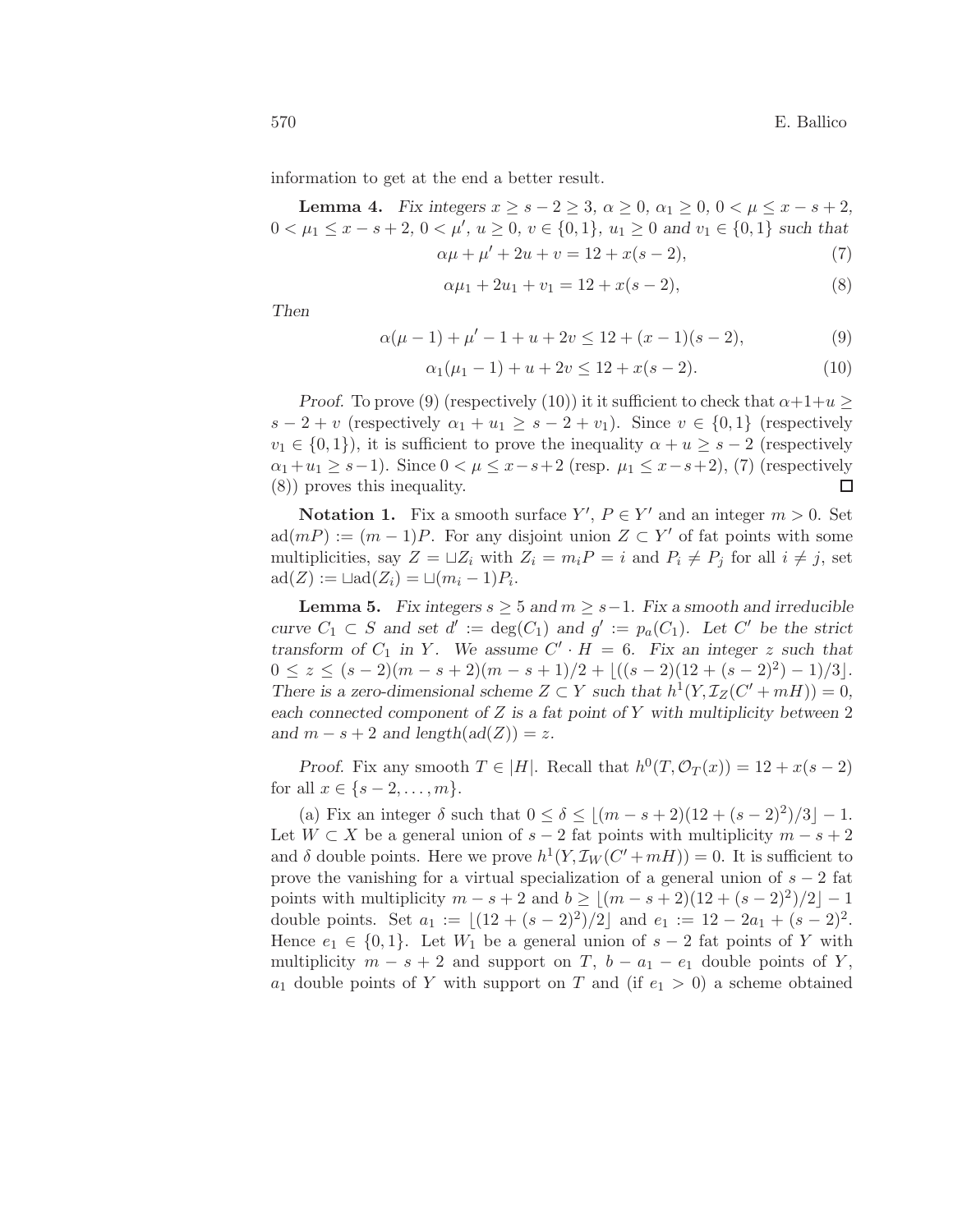applying Remark 2 with  $E := T$  and a unique general point of T. We have length $(W_1 \cap T) = (s-2)(m-s+2) + 2a_1 + e_1 = h^0(T, \mathcal{O}_T(C' + mH)).$  Since the support of  $W_1 \cap T$  is general in T, Remark 3 gives  $h^{i}(T, \mathcal{I}_{W_1 \cap T}(C' + mH)) = 0$ ,  $i = 0, 1$ . Hence it is sufficient to prove  $h^1(Y, \mathcal{I}_{\text{Res}_T(W_1)}(C' + (m-1)H)) = 0$ (Remark 2). The scheme  $\text{Res}_T(W_1) \cap T$  is a general union of  $s - 2$  fat points with multiplicity  $m - s + 1$ ,  $a_1$  points of T and  $e_1$  double points of T. Set  $a_2 := \lfloor (12 + (s-2)^2 - a_1 - 2e_1)/2 \rfloor$  and  $e_2 = 12 + (s-2)^2 - a_1 - 2e_1 - 2a_2$ . We specialize Res<sub>T</sub> (W<sub>1</sub>) to a general union of  $s-2$  fat points of Y with multiplicity  $m - s + 1$  and support on T,  $a_1$  points of T,  $e_1$  double points of T,  $a_2$  double points of Y with support on T and (if  $e_2 > 0$ ) a scheme obtained applying Remark 2 with  $E := T$  at a unique general point of T. And so on. At each step we need to check that the integer  $a_i$  is non-negative. This is true by the case  $\mu_1 = x - s + 2$  of Lemma 4. At the end (after taking  $m - s + 1$  times a residual scheme) we obtain a scheme  $A \subset T$  union of  $s - 2$  general points of T (one for each of the  $s - 2$  fat points with multiplicity  $m - s + 2$  of Y with support on T,  $a_{m-s+2}$  general points of T and  $e_{m-s+2}$  double points of T. To get  $h^1(Y, \mathcal{I}_W(C' + mH)) = 0$  it is sufficient to prove  $h^1(Y, \mathcal{I}_A(C' + (s-2)H)) = 0$ . This is true, because  $h^1(T, \mathcal{I}_A(C' + (s-2)H)) = 0$  by Lemma 4 and an obvious case of Remark 3.

(b) Part (a) proves the lemma for all integers z such that  $(s - 2)(m - s + 1)$  $3)(m-s+2)/2 \leq z \leq (s-2)(m-s+2)(m-s+1)/2+3 \cdot (m-s+2)(12+(s-s))$  $(2)^2/3$  – 1. We make a similar construction, except that we only use  $s-3$  fat points of Y of multiplicity  $m - s + 2$  with support on T and (if  $m - s + 1 \ge 2$ ) a fat point of Y with multiplicy  $m - s + 1$  and support on Y (plus as much double points as possible). At each step we may apply the case  $\mu = x - s + 2$ and  $\mu' = x - s + 1$  of Lemma 4.

Claim. With the construction made so far in part (b) we get a connected range for the integers length(ad(Z)) whose upper bound is  $\geq (s-2)(m-s+1)$  $2)(m - s + 1)/2.$ 

Proof of the Claim. We have length(ad( $(m-s+2)P$ )) – length(ad( $(m-s+$  $(1)P) = (m-s+2)(m-s+1)/2-(m-s+1)(m-s)/2 = m-s+1$ . Since in the construction just done in part (a) we are able to add at least the same number of double points, it is sufficient to check if  $\lfloor (m - s + 2)(12 + (s - 2)^2)/3 \rfloor - 1 \ge$  $m - s + 1$ . The last equality is obviously true because  $12 + (s - 2)^2 \geq 4$ .  $\Box$ 

Then we make a similar construction, except that we only use  $s - 3$  fat points of Y of multiplicity  $m - s + 2$  with support on T and (if  $m - s + 1 \geq 2$ ) a fat point of Y with multiplicy  $m - s + 1$  and support on Y (plus as much double points as possible). At each step we may apply the case  $\mu = x - s + 2$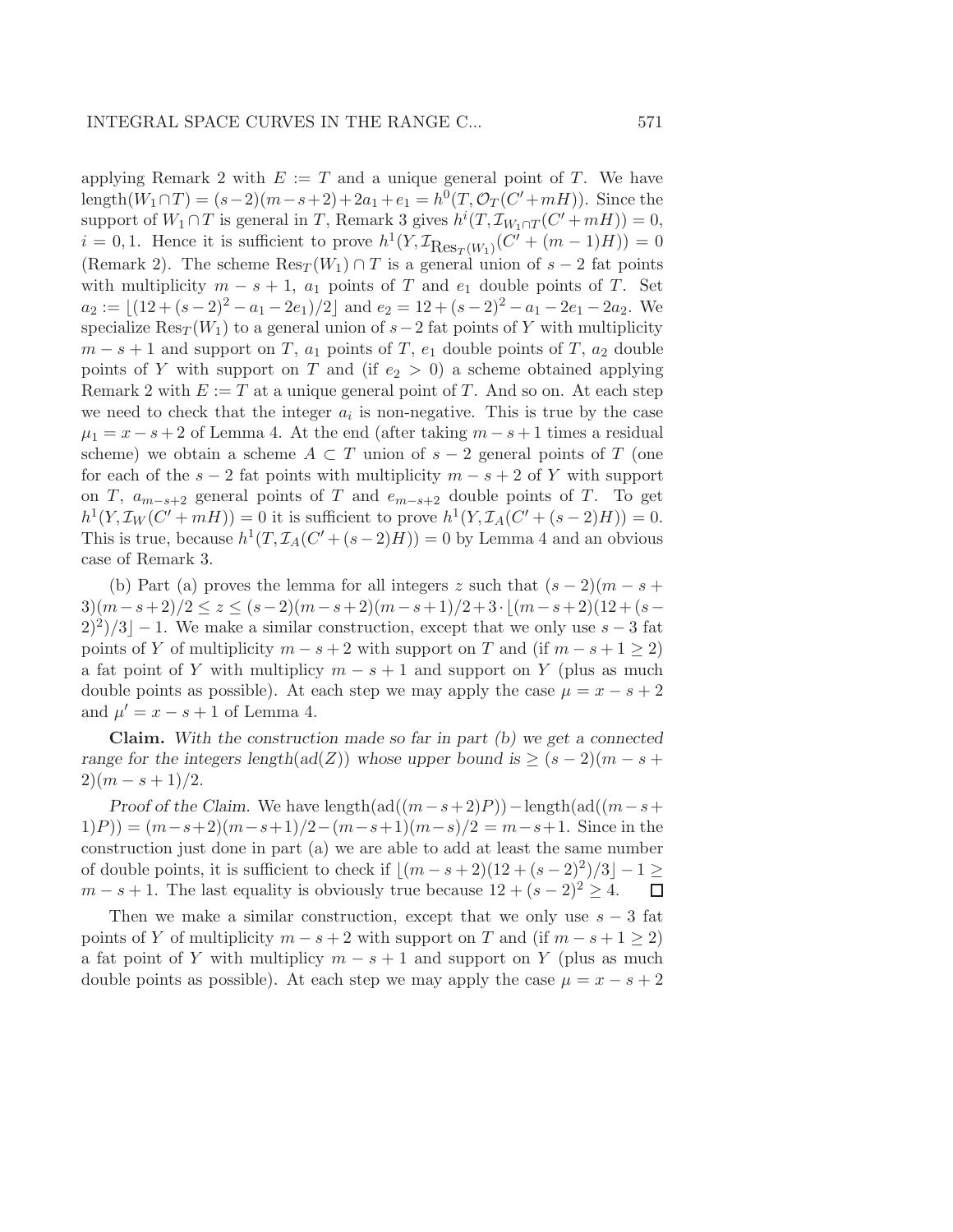and  $\mu' = x - s$  of Lemma 4. At each step we get an interval for the lengths which overlap the previous interval: just use the proof of the claim, i.e. just use that  $12 + (s - 2)^2 \geq 4$ . For low z we may also use only double points and just quote Lemma 3.  $\Box$ 

**Proposition 2.** Fix integers  $s \geq 5$  and  $m \geq s - 1$ . Fix a smooth and irreducible curve  $C_1 \subset S$  and set  $d' := \deg(C_1)$  and  $g' := p_a(C_1)$ . Let C' be the strict transform of  $C_1$  in Y. Assume  $C' \cdot H = 6$ . Fix an integer g such that  $g' + md' + m^2s/2 + 3ms/2 - 6m - (s-2)(m-s+2)(m-s+1)/2 + (m-s+3) \lfloor (s-2)(12 + (s-2)^2)/3 \rfloor \leq g \leq g' + md' + m^2s/2 + 3ms/2 - 6m$ . Then there exists  $X \in |C' + mH|$  such that X has geometric genus g and the only singular points of X are ordinary multiple points of various multiplicities between 2 and  $m - s + 2$ .

Proof. Recall that  $q := p_a(A) = g' + md' + m^2s/2 + 3ms/2 - 6m$  for any  $A \in |C' + mH|.$ 

(a) Fix integers  $c \geq 0$ ,  $m_i \geq 3$ ,  $1 \leq i \leq c$ ,  $b \geq 0$ . We assume  $h^1(Y, \mathcal{I}_Z(C' +$  $(mH)$ ) = 0 for a general union Z of c fat points of Y with multiplicity  $m_1, \ldots, m_c$ and b double points of Y. Lemma 5 shows that the assumption " $h^1(Y, \mathcal{I}_Z(C' +$  $m(H) = 0$ " is satisfied in one of the following cases:

(a1) 
$$
c \ge 0
$$
,  $m_i = m - s + 2$  for all  $1 \le i \le c$ , and  $0 \le a \le \lfloor (h^0(Y, \mathcal{O}_Y(C' + mH)) - h^0(Y, C' + (s-2)H)) - \sum_{i=1}^c (m_i + 1)m_i/2)/3 \rfloor - 1$ .

(a2) 
$$
c > 0
$$
,  $m_i = m - s + 2$  for all  $1 \le i \le c - 1$ ,  $3 \le m_c \le m - s + 1$ , and  $0 \le a \le$   
\n $\lfloor (h^0(Y, \mathcal{O}_Y(C' + mH)) - h^0(Y, C' + (s-2)H)) - \sum_{i=1}^c (m_i + 1)m_i/2)/3 \rfloor - 1$ .

However, we take  $c, m_i, a$  satisfying a stronger condition, i.e. we assume that one of the following conditions holds:

- (a3)  $c \geq 0$ ,  $m_i = m s + 2$  for all  $1 \leq i \leq c$ , and  $0 \leq a \leq \lfloor (h^0(Y, \mathcal{O}_Y(C' +$  $m(H) - h^{0}(Y, C' + (s - 2)H)) - \sum_{i=1}^{c} (m_{i} + 1) m_{i}/2)/3 - 2.$
- (a4)  $c > 0$ ,  $m_i = m s + 2$  for all  $1 \le i \le c 1$ ,  $3 \le m_c \le m s + 1$ , and  $0 \le a \le$  $\lfloor (h^0(Y, \mathcal{O}_Y(C' + mH)) - h^0(Y, C' + (s-2)H)) - \sum_{i=1}^c (m_i + 1)m_i/2)/3 \rfloor - 2.$

At one step we were forced to use the following stronger assumptions:

(a5) 
$$
c \ge 0
$$
,  $m_i = m - s + 2$  for all  $1 \le i \le c$ , and  $0 \le a \le \lfloor (h^0(Y, \mathcal{O}_Y(C' + mH)) - h^0(Y, C' + (s-2)H)) - \sum_{i=1}^c (m_i + 1)m_i/2 - (m - s + 3))/3 \rfloor - 2$ .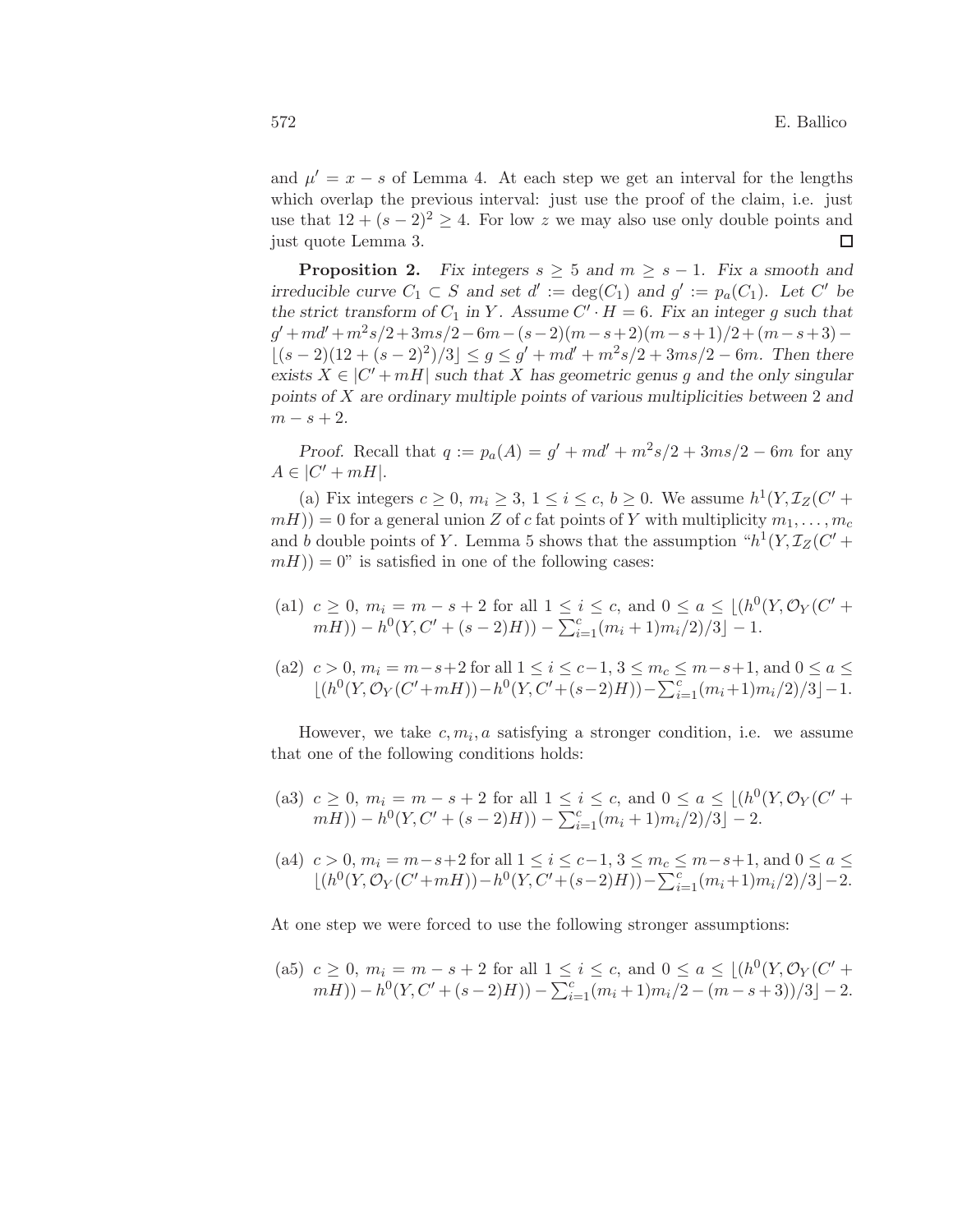(a6)  $c > 0$ ,  $m_i = m - s + 2$  for all  $1 \le i \le c - 1$ ,  $3 \le m_c \le m - s + 1$ , and  $0 \le a \le \lfloor (h^0(Y, \mathcal{O}_Y(C' + mH)) - h^0(Y, C' + (s-2)H)) - \sum_{i=1}^c (m_i +$  $1\frac{m_i}{2} - \frac{m - s + 3}{3} - 2.$ 

Take a general  $W \in |\mathcal{I}_Z(C' + mH)|$ . Assume for the moment that W is integral and that its only singularities are c ordinary multiple points of multiplicity  $m_1, \ldots, m_c$  and a ordinary nodes. In this case W would have geometric genus  $g' + md' + m^2s/2 + 3ms/2 - 6m - b - \sum_{i=1}^{c} m_i(m_i - 1)/2$ .

(b) Here and in the next two steps we assume (a5) or (a6) and prove that a general  $W \in |\mathcal{I}_Z(C' + mH)|$  is integral and that its only singularities are c ordinary multiple points of multiplicity  $m_1, \ldots, m_c$  (say at the points  $P_1, \ldots, P_c$  and a ordinary nodes, say at the points  $Q_1, \ldots, Q_a$ . Since W is general  $(P_1, \ldots, P_c, Q_1, \ldots, Q_a)$  is general in  $Y^{a+c}$ . We only use (a5) or (a6) instead of (a3) or (a4) in step (d) to check that  $W$  is integral. Here in step (b) we prove that W has an ordinary point with multiplicity  $m_i$  at each  $P_i$  and an ordinary node at each  $Q_1, \ldots, Q_a$ . Since  $|\mathcal{I}_Z(C' + mH)|$  is a non-empty projective space, it is irreducible. Since W is general in  $|\mathcal{I}_Z(C' + mH)|$  and  $(P_1, \ldots, P_a)$ is general in  $Y^a$ , to prove that W has an ordinary point with multiplicity  $m_i$ at each  $P_i$  it is sufficient (at least for general Z) to fix  $i \in \{1, \ldots, c\}$  and show that W has an ordinary point with multiplicity  $m_i$  at  $P_i$ . Let  $u : A \to Y$  be the blowing-up of Y at  $P_i$ . Let  $D := u^{-1}(P_i)$  be the exceptional divisor. Set  $R := u^*(\mathcal{O}_Y(C' + mH)))$  and  $Z' := u^{-1}(Z \setminus m_i P_i)$ . Since  $P_j \neq P_i$  for all  $j \neq i$ and  $Q_h \neq P_i$  for all h, u induces an isomorphism between Z' and  $Z\setminus m_iP_i$ . Since  $h^1(Y, \mathcal{I}_Z(C' + mH)) = 0$ , we have  $h^1(A, \mathcal{I}_{Z'} \otimes R(-m_iD)) = 0$ . Let B be a general element of  $|\mathcal{I}_{Z'} \otimes R(-m_i D)|$ . W has an ordinary point with multiplicity  $m_i$  at  $P_i$ if and only B is transversal to D. This is an open condition. A curve  $B' \subset A$  is transversal to D if and only if it contains no scheme  $\{2O, D\}$  with  $O \in D$ . Since B is general in  $|\mathcal{I}_{Z'} \otimes R(-m_iD)|$ , to show that it is transversal to D it is sufficient to show that for every  $O \in D$  the projective space in  $|\mathcal{I}_{Z' \cup \{2O, D\}} \otimes R(-m_i D)|$ has codimension 2 in the projective space  $|\mathcal{I}_{Z'} \otimes R(-m_iD)|$ . Hence it is sufficient to prove  $h^1(A, \mathcal{I}_{Z' \cup \{2O, D\}} \otimes R(-m_i D)) = 0$  for every  $O \in D$ . Remember that we assumed (a3) or (a4), while Lemma 5 gives  $h^1(Y, \mathcal{I}_Z(C' + mH)) = 0$  if (a1) or (a2) are satisfied. It is sufficient to repeat the proof of Lemma 5 on A instead of Y with at the beginning the additional scheme  $\{2O, A\}$ . In the same way we prove that W has an ordinary node at each  $Q_i$ .

(c) Here we prove that W is smooth ouside  $\{P_1, \ldots, P_c, Q_1, \ldots, Q_a\}$ . Let  $v: A' \to Y$  be the blowing-up of  $\{P_1, \ldots, P_c\}$ . Set  $D_i := v^{-1}(P_i)$ ,  $1 \le i \le$ c. Let J be the strict transform of W in A. If (a3) (respectively (a4)) is satisfied, then (a1) (respectively (a2)) is satisfied for the integer  $a' := a + 1$ .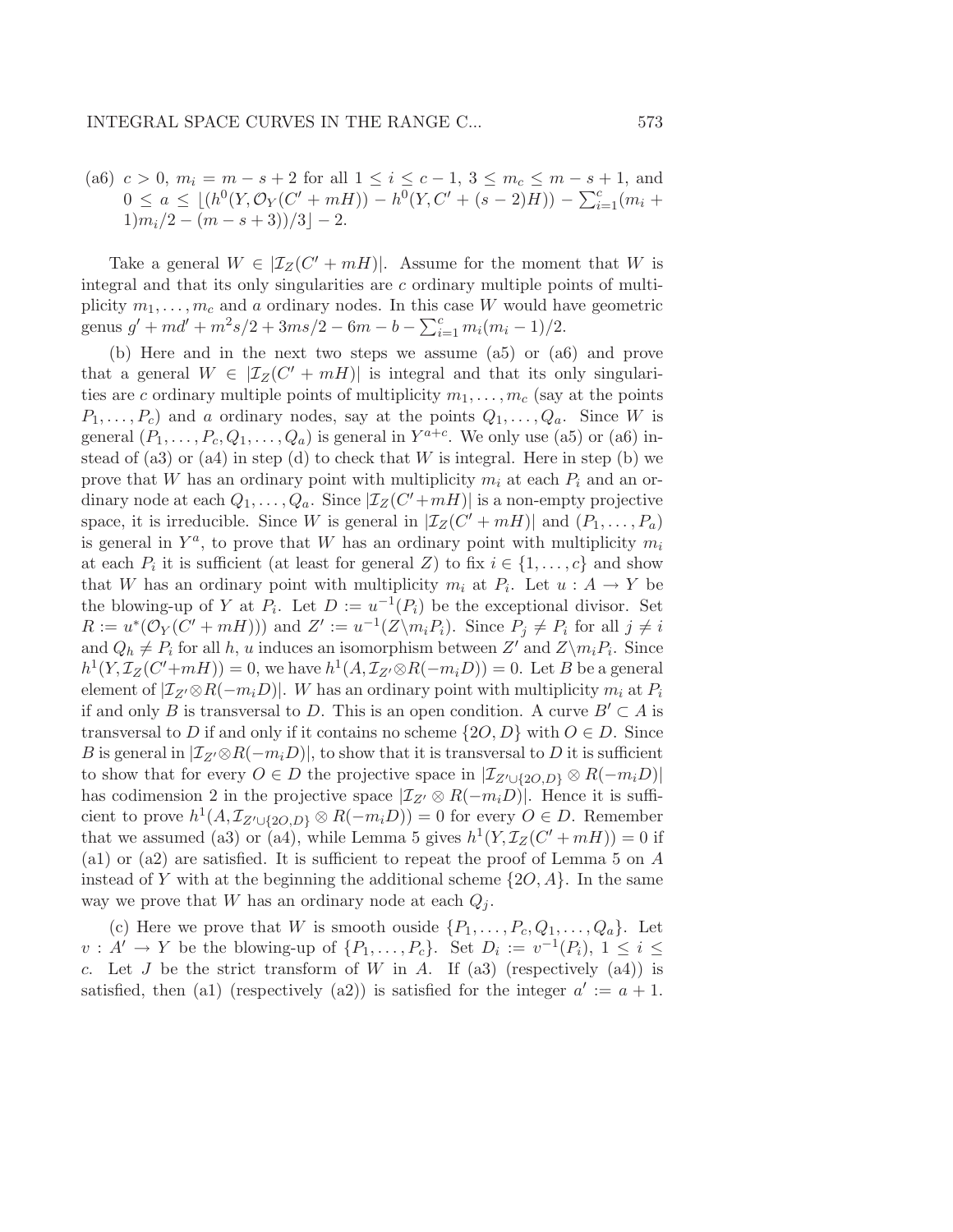Hence Lemma 5 gives  $h^1(Y, \mathcal{I}_{Z\cup 2Q}(C' + mH)) = 0$  for a general  $Q \in A$ , i.e.  $h^1(A', \mathcal{I}_{2B\cup 2Q'} \otimes v^*(\mathcal{O}_Y(C' + mH))(-\sum_{i=1}^c m_i D_i)) = 0$  for a general  $B \subset A'$ such that  $\sharp(B) = a$  and a general  $Q' \in A'$ . Take a general

$$
J\in |\mathcal{I}_{2B}\otimes v^*(\mathcal{O}_Y(C'+mH))(-\sum_{i=1}^c m_iD_i))|.
$$

By [5], Theorem 1.4,  $\text{Sing}(J) = S'$ , i.e. W is smooth outside  $\{P_1, \ldots, P_c, Q_1, \ldots, Q_c\}$  $P_c$ .

(d) Here we check that  $W$  is integral. Our assumption on  $\alpha$  gives

$$
\dim(|\mathcal{I}_{Z\cup 2O}(C'+mH)|) = \dim(|\mathcal{I}_Z(C'+mH)|) - 3,
$$

for a general  $O \in Y$ . Hence at a general  $O \in Y$  the differential of the rational map induced by  $|\mathcal{I}_Z(C'+mH)|$  has rank 2. Hence the image of the rational map induced by  $|\mathcal{I}_Z(C' + mH)|$ . Hence if  $|\mathcal{I}_Z(C' + mH)|$  has no base component, then a theorem of Bertini gives that a general member of  $|\mathcal{I}_Z(C' + mH)|$  is irreducible (part (4) of [19], Theorem 6.3). Now we check that  $|\mathcal{I}_Z(C' + mH)|$ has no base component. Assume the contrary and call J the 1-dimensional part of its base locus. Write  $W = W' + J$  (as Cartier divisors of Y) with W' effective and non-empty. Let  $e_i$ ,  $1 \leq i \leq c$ , be the multiplicity of J at  $P_i$  and  $f_j$ ,  $1 \leq j \leq a$ , the multiplicity of J at  $Q_j$ . For any  $j \in \{0,1,2\}$  set  $F_i := \{j \in \{1, \ldots, a\} : f_j = i\}.$  Hence  $\{1, \ldots, a\}$  is the disjoint union of the sets  $F_0, F_1$ , and  $F_2$ . Since  $Y^a$  is irreducible, for general  $(Q_1, \ldots, Q_a) \in Y^a$  only one of the sets  $F_0$ ,  $F_1$ , and  $F_2$  is non-empty. For the same reason in case (a3) we have  $f_i = f_1$  for all  $i \in \{1, \ldots, c\}$ , while in case (a4) we have  $f_i = f_1$  for all  $i \in \{1, ..., c-1\}$ . We want to prove  $F_1 = F_2 = \emptyset$ , i.e.  $\{Q_1, ..., Q_a\} \cap J_{red} = \emptyset$ . Since this is trivially true if  $a = 0$ , to prove it we may assume  $a > 0$ .

**Claim.** Set  $Z'' := (Z \setminus 2Q_a) \cup 3Q_a$ . We claim that  $h^1(Y, \mathcal{I}_{Z''}(C' + mH)) = 0$ for a general  $(P_1, ..., P_c, Q_1, ..., Q_a) \in Y^{a+c}$ .

Proof of the Claim. To prove the claim it is sufficient to modify the proof of Lemma 5 in the following way. Recall that  $h^0(T, \mathcal{O}_T(C' + mH)) = 12 + m(s-2)$ . Set  $a'_1 := \lfloor (12+m(s-2)-\sum_{i=1}^c m_i-3)/2 \rfloor$  and  $e'_1 := 12+m(s-2)-\sum_{i=1}^c m_i-3$  $3 - 2a'_1$ . We have  $a'_1 > 0$ , because  $\sum_{i=1}^{c} m_i \leq (s-2)(m-s+2)$ . First assume  $a \ge a'_1 + e'_1 + 1$ . In the first step we specialize  $Z''$  to a general union of  $a - a'_1 - e'_1 - 1$  double points, c fat points of multiplicity  $m_1, \ldots, m_c$  supported by general points of  $T$ , a triple point of  $Y$  with support on  $T$ ,  $a'_1$  double points of  $Y$  with support on  $T$  and a virtual scheme with length 3 obtained applying Remark 2 with respect to one point of T. By Remark 2 it is sufficient to prove the  $h^1$ -vanishing for the virtual residual scheme. From the next step on we do as in the proof of Lemma 5. If  $a \le a'_1 + e'_1$  at the first step we only insert  $a - 1$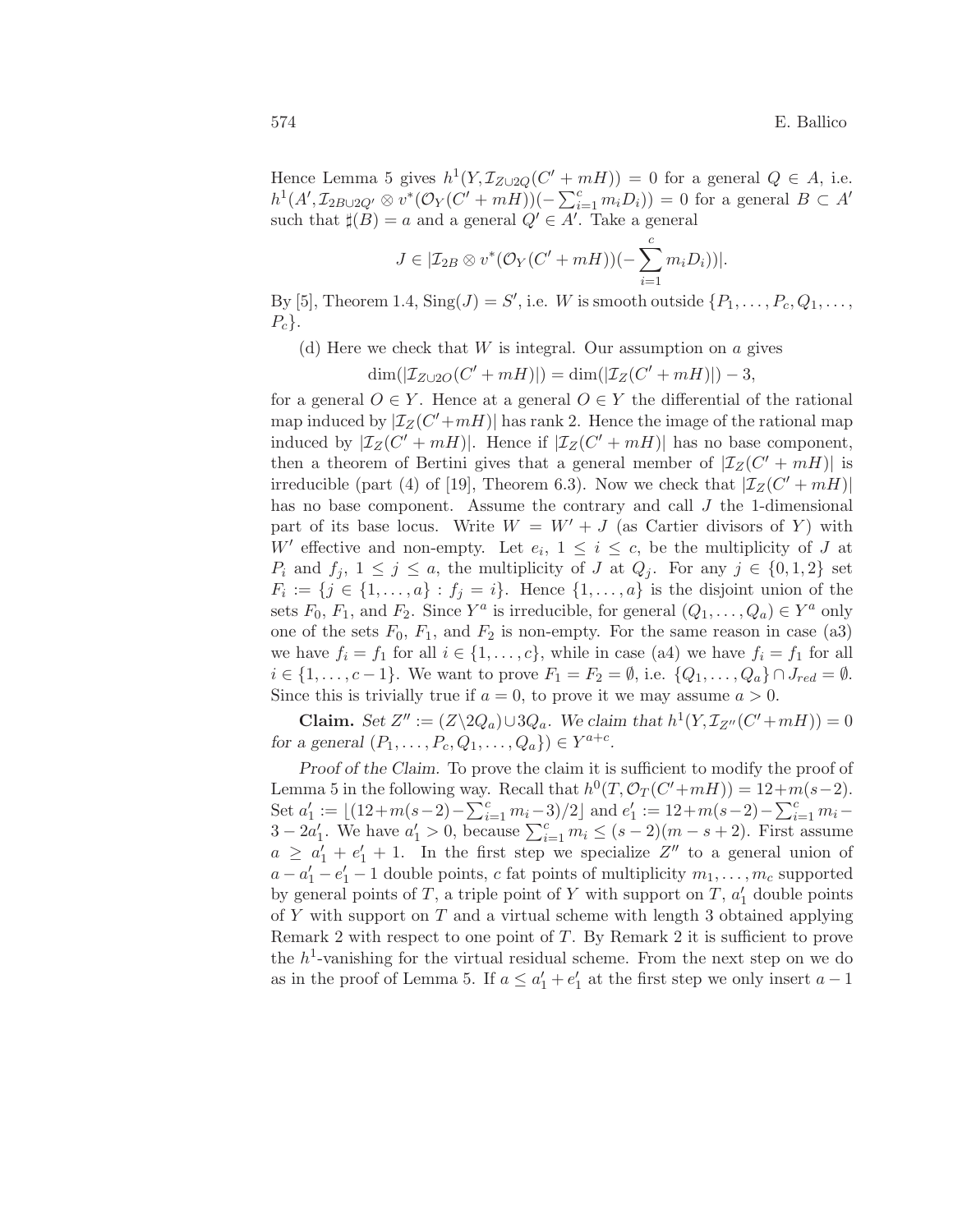(not  $a'_1 + e'_1$ ) double points of Y whose support is a point of T.

Set  $Z_1 := Z \setminus 2Q_a$ . By the claim  $H^0(Y, \mathcal{I}_{Z_1}(C' + mH))$  generates  $\mathcal{O}_Y(C' +$  $mH$ ) at  $Q_a$  up to jets of order 3. Hence the connected component of the schemetheoretic base locus  $\mathbb B$  of  $\mathcal I_Z(C' + mH)$  supported by  $Q_a$  is the double point  $Q_a$ . Assume  $f_a > 0$ , i.e. assume  $Q_a \in J_{red}$ . Since  $\mathbb B$  contains the third order jet of  $J_{red}$  at  $Q_a$ , we get a contradiction. Thus  $F_1 = F_2 = \emptyset$ , i.e.  $Q_j \neq J$  for all j.

Now we use that we assumed  $(a5)$  or  $(a6)$  instead of  $(a3)$  or  $(a4)$ . Fix  $i \in \{1, \ldots, c\}$  and call  $W_i$  the scheme obtained from the data of (a3) or (a4), except that we omit the point  $P_i$ . Since we have a smaller number of double points, we may modify the statement and the proof of Lemma 5 in the following way. In step (a) we add  $(s-3)$  fat points of Y with multiplicity  $(m - s + 2)$ and support on T and one fat point of Y with multiplicity  $(m - s + 3)$  and support on  $T$ . The modify form of Lemma 5 gives that the linear system  $|\mathcal{I}_{W_i}(C' + mH)|$  spans the jets of  $\mathcal{O}_Y(C' + mH)$  up to multiplicity  $m_i + 1$ , not only up to multiplicity  $m_i$ . Hence as above we get  $J \cap \{P_1, \ldots, P_c\} = \emptyset$ . Since W is smooth outside  $\{P_1, \ldots, P_c, Q_1, \ldots, Q_a\}$ , we get  $W' \cap J + \emptyset$ . Hence  $h^0(W, \mathcal{O}_W) \geq 2$ . Take any  $M \in |\mathcal{O}_Y(C' + mH)|$ . Since  $h^1(Y, \mathcal{O}_Y) = 0$  (case  $q = 0$  of [25], Lemma 2.2), the exact sequence

$$
0 \to \mathcal{O}_Y(-C' - mH) \to \mathcal{O}_Y \to \mathcal{O}_M \to 0
$$
\n(11)

gives  $h^0(M, \mathcal{O}_M) = 1 + h^1(Y, \mathcal{O}_Y(-C' - mH))$ . Hence the integer  $h^0(M, \mathcal{O}_M)$  is the same for all  $M \in |\mathcal{O}_Y(C' + mH)|$ . Since a general element of  $|\mathcal{O}_Y(C' + mH)|$ is smooth and irreducible, while  $h^0(W, \mathcal{O}_W) \geq 2$ , we get a contradiction.  $\Box$ 

Proof of Theorem 1. The existence of  $d', g', m, C'$  such that  $m \geq s-3$  and a general element of  $|\mathcal{O}_Y(C'+mH)|$  has arithmetic genus q is proved in [25]. The restriction  $m < (d+s-6)/s$  and the choice of m comes from [25], p. 57 (before Proposition 2.6). Let X be the image in  $\mathbb{P}^3$  of a general  $W \in [\mathcal{I}_Z(C' + mH)].$ The curve  $W$  is an integral curve with arithmetic genus  $q$  and geometric genus q (Proposition 2). Hence to prove the theorem for the quadruple  $(d, s, q, q)$ it is sufficient to prove that the map  $W \to X$  is an isomorphism. Obviously, this map is an isomorphism ouside  $E \cap W$ . Fix  $P \in E$ . Since Lemma 5 works in a larger range than Proposition 2, we may find  $Z$  with the additional property  $h^1(Y, \mathcal{I}_{Z \cup \{P\}}(C' + mH)) = 0$ . In this case  $P \notin W$  for a general  $W \in$  $|\mathcal{I}_Z(C'+mH)|$ . We may do this simultaneously at the finitely many points of E at which the finite map  $\kappa : E \to L$  is not étale. As in the proof of Proposition 5 we see that we may assume that W is transversal to W. Hence  $X \cong W$  if and only if  $\kappa|W$  is injective. Set  $\mathbb{B} := \{ (P,Q) \in E \times E : P \neq Q, \kappa(P) = \kappa(Q) \}.$ Fix any  $(P,Q) \in \mathbb{B}$ , such that  $\kappa$  is étale at P and at Q. For general Z we get  $h^1(Y, \mathcal{I}_{Z\cup\{P,Q\}}(C' + mH)) = 0$  as in Lemma 5. Hence Q is not a base point

 $\Box$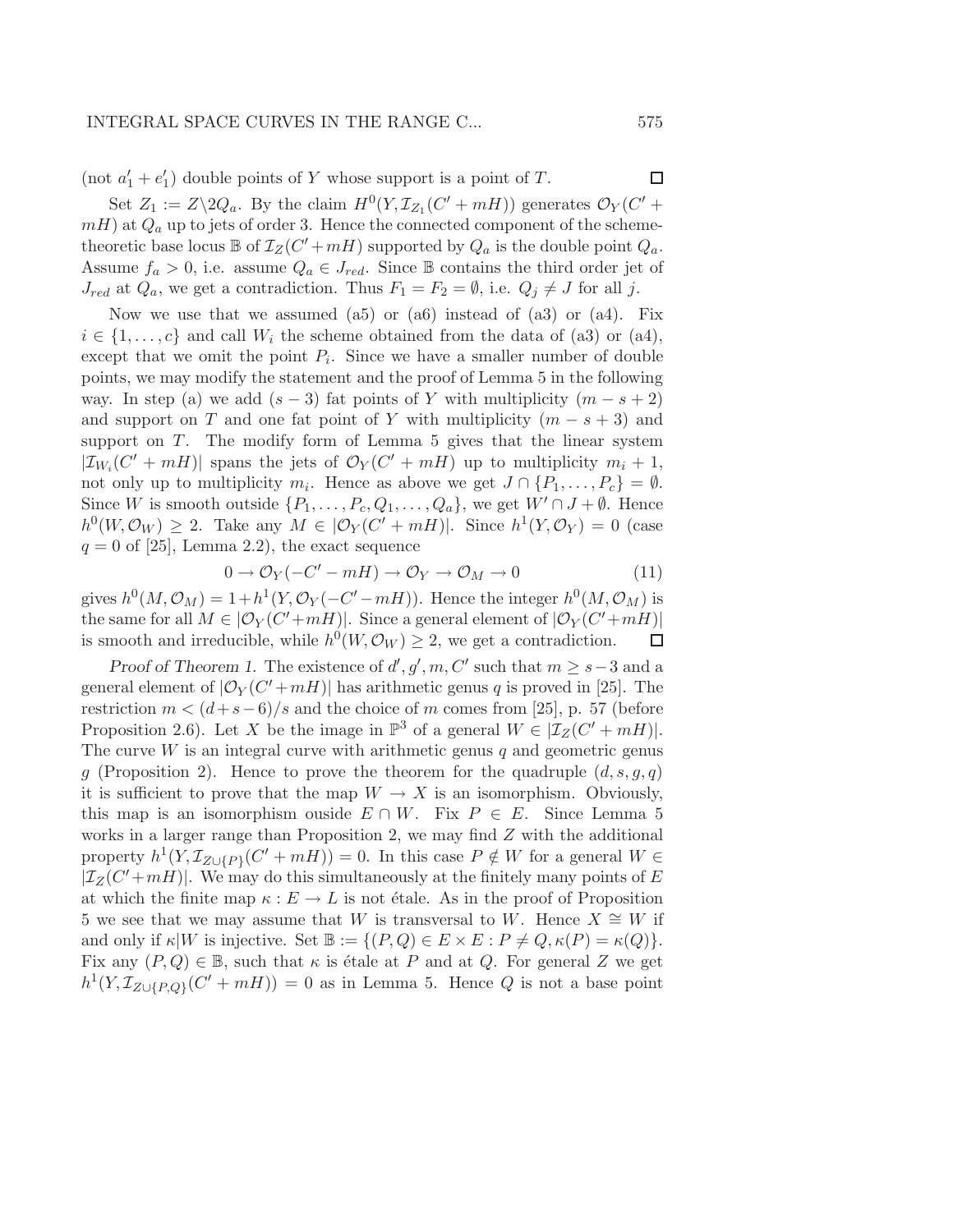of the linear system  $|\mathcal{I}_{Z\cup\{P\}}(C' + mH)|$ . Hence we may find  $W_P$  containing P and such that  $\kappa^{-1}(\kappa(P)) \cap W_P = \{P\}$ . Hence if  $\kappa|W$  is not injective, we may deform  $W$  so that a nearby curve  $W'$  has strictly less pairs of distinct points with the same image. Since  $|\mathcal{I}_Z(C' + mH)|$  is irreducible, we get the injectivity of  $\kappa|W$  for general W. □

**Lemma 6.** Fix integers d, s, q such that  $s \geq 5$ ,  $d > s^2 - 3s + 6$  and  $(s-2)d-(s^3-7s^2+24s-30) < q \leq (d^2+3(s-4)d-(\epsilon^2-\epsilon s+12s-36))/12s,$ where  $\epsilon$  is the unique integer such that  $0 \leq \epsilon < s$  and  $\epsilon \equiv d-6 \pmod{s}$ . There is a smooth curve  $C' \subset Y$  with associated integers  $d', g'$ , and an integer m such that  $s-3 \le m < (d+s-6)/6$ ,  $d = d'+rs$ ,  $q = g' + (2d'+rs+3s-12)/2$ , and a general member of  $|C' + rH|$  is a smooth curve of genus q mapped isomorphically onto a smooth degree d curve of S. Set  $\alpha := (m-s+3)((12-2s+(m+1)m/2 (s-3)(s-4)/2$ . Fix an integer g such that  $q-|(\alpha-1)/3|+1 \leq g \leq q$ . Then there exists an integral and nodal curve  $X \in |C' + rH|$  with geometric genus g which is mapped insomorphically into S and hence whose image in  $\mathbb{P}^3$  is an integral and nodal degree d curve with geometric genus g and arithmetic genus q contained in a surface of degree s.

Proof. The existence of  $C'$  comes from the proof of [25], Theorem 0.4. Recall that  $H \cdot X = d$  and  $p_a(X) = q$  for every  $X \in |C' + rH|$ . To get an integral curve with exactly  $q - g$  ordinary node, just copy the case  $c = 0$  of Proposition 2, just quoting Lemma 3 instead of Lemma 5.  $\Box$ 

Proof of Theorem 2. Copy the proof of Theorem 1, just quoting Lemmas 3  $\Box$ and 6 instead of Lemma 5 and Proposition 2.

## 3. Proofs of Theorem 3 and Proposition 1

**Remark 5.** Fix integers d, s such that  $d > s(s-1) \geq 5$ . Let r be the only integer such that  $0 \leq r < s$  and  $d + r \equiv 0 \pmod{s}$ . Let C be an integral space curve such that  $deg(C) = d$  and  $h^0(\mathbb{P}^3, \mathcal{I}_C(s-1)) = 0$ . We claim that  $p_a(C) \leq G_C(d, s)$  and that  $p_a(C) = G_C(d, s)$  if and only if C is as described in [12], Theorem 3.1, i.e. it is linked to a plane curve of degree  $r$  by a complete intersection of a surface of degree  $s$  and a surface of degree  $(d + r)/s$ . Let  $H \subset \mathbb{P}^3$  be a general plane. Let  $\sigma$  be the minimal degree of a plane curve containing  $C \cap H$ . Laudal's Generalized Trisecant Lemma was stated and proved for integral curves (see [23]). Hence  $\sigma \geq s$  (see [23], Corollary 2.2). First assume  $\sigma = s$ . The statements of [12], Lemma 3.2 and Proposition 3.2, only require that C is integral. The inequality  $p_a(C) \leq G_C(d, s)$  is just the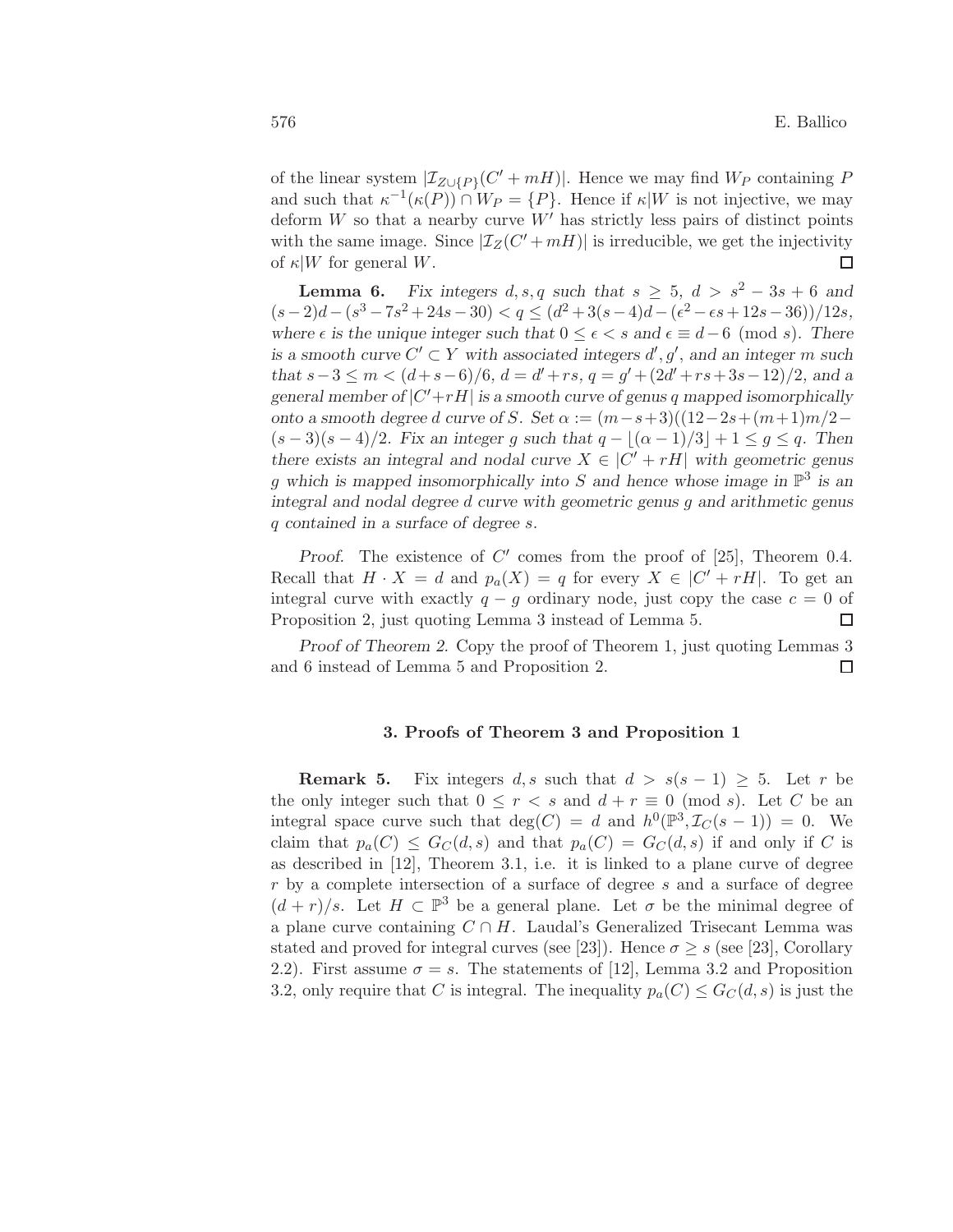case  $s = \sigma$  of [12], Proposition 3.2, proving our claim if  $\sigma = s$ . If  $\sigma > s$  note that the function  $G_{C,M}(d, \sigma)$  of [12] is a decreasing function of  $\sigma$ . Note that we have  $h^0(\mathbb{P}^3, \mathcal{I}_C(s)) \neq 0$ . Hence in the range C we have  $G'(d, s) = G(d, s) = G_C(d, s)$ even if we allow singular integral curves, taking as genus the arithmetic genus.

The next observation is just the case  $m_i = 2$  of Remark 3.

**Remark 6.** Fix an integer  $a > 0$ , an integral projective curve  $C, L \in$ Pic(C) and any linear subspace  $V \subseteq H^0(C, L)$ . Let  $S \subset C$  be a general union of a points. Since we are in characteristic zero, any non-constant rational map from C into a projective space is separable and in particular its differential is injective at a general point of  $C$ . Hence by induction on  $a$  the generality of  $S$ gives  $\dim(V \cap H^0(C, \mathcal{I}_{2S} \otimes L)) = \max\{0, \dim(V) - 2a\}.$ 

In the proof of Lemma 7 we will use several times the following numerical observation.

**Remark 7.** Fix integers  $y', m', u, v, y_1, u_1, v_1$  such that  $m' > 0, y' \ge m'+1$ ,  $u \geq 0, v \in \{0,1\}$  and  $y' + 1 = m' + 2u + v$ . We have  $y' \geq (m' - 1) + u + 2v$  if either  $v = 0$  or  $u > 0$ . If  $v = 1$  and  $u = 0$ , then  $y' = m' + 1$ . Hence we have  $y' \ge (m'-1) + u + 2v$  if  $y' \ge m' + 2$ . Now we handle the case  $m' = 0$ . Assume  $u_1 \geq 0, v_1 \in \{0, 1\}$  and  $y_1 + 1 = 2u_1 + v_1$ . We have  $y_1 \geq u_1 + 2v_1$  if either  $v_1 = 0$ and  $u_1 > 0$  or  $u_1 \geq 2$ . If  $y_1 \geq 3$ , then at least one of the previous inequalities is satisfied and hence  $y_1 \ge u_1 + 2v_1$ .

The first part of the next lemma is well-known (see, e.g. the case  $F_1$  of [22]).

**Lemma 7.** Fix integers y, m, a such that  $y - 2 \ge m > 0$  and  $0 \le a \le$  $\lfloor ((y+2)(y+1)/2 - m(m-1)/2)/3 \rfloor - 1$ . Fix  $P \in \mathbb{P}^2$  and a general  $S \subset \mathbb{P}^2$ such that  $\sharp(S) = a$ . Set  $Z := \{mP, \mathbb{P}^2\} \cup \{2S, \mathbb{P}^2\}$ . Then  $h^1(\mathbb{P}^2, \mathcal{I}_Z(y)) = 0$ . If  $a \leq \lfloor ((y+2)(y+1)/2 - m(m-1)/2)/3 \rfloor - 2$ , then a general  $T \in |\mathcal{I}_Z(y)|$  is integral, with an ordinary point of multiplicity  $m$  at  $Q$ , an ordinary node at each point of S and no other singularity.

Proof. It is sufficient to prove that  $h^1(\mathbb{P}^2, \mathcal{I}_Z(y)) = 0$  for an integer  $b \geq$  $\lfloor ((y + 2)(y + 1)/2 - m(m - 1)/2 - 3)/3 \rfloor$ . It is sufficient to find a virtual specialization of 2S for which the result is true. Fix a line R such that  $P \in R$ . Set  $a_1 := |(y + 1 - m)/2|$  and  $e_1 := y + 1 - m - 2e_1$ . Let  $Z_1$  be the virtual specialization of Z which is a general union of  $\{mP, \mathbb{P}^2\}$ ,  $b-a_1-e_1$  double points of  $\mathbb{P}^2$ ,  $a_1$  double points of  $\mathbb{P}^2$  with support on R and (if  $e_1 > 0$ ) the scheme obtained applying Remark 2 with  $Y := \mathbb{P}^2$ ,  $E := R$ , and as P a general point of R. Hence length $(Z_1) = y + 1$ . Thus  $h^{i}(R, \mathcal{I}_{Z_1 \cap R}(y)) = 0$ ,  $i = 0, 1$ . Hence it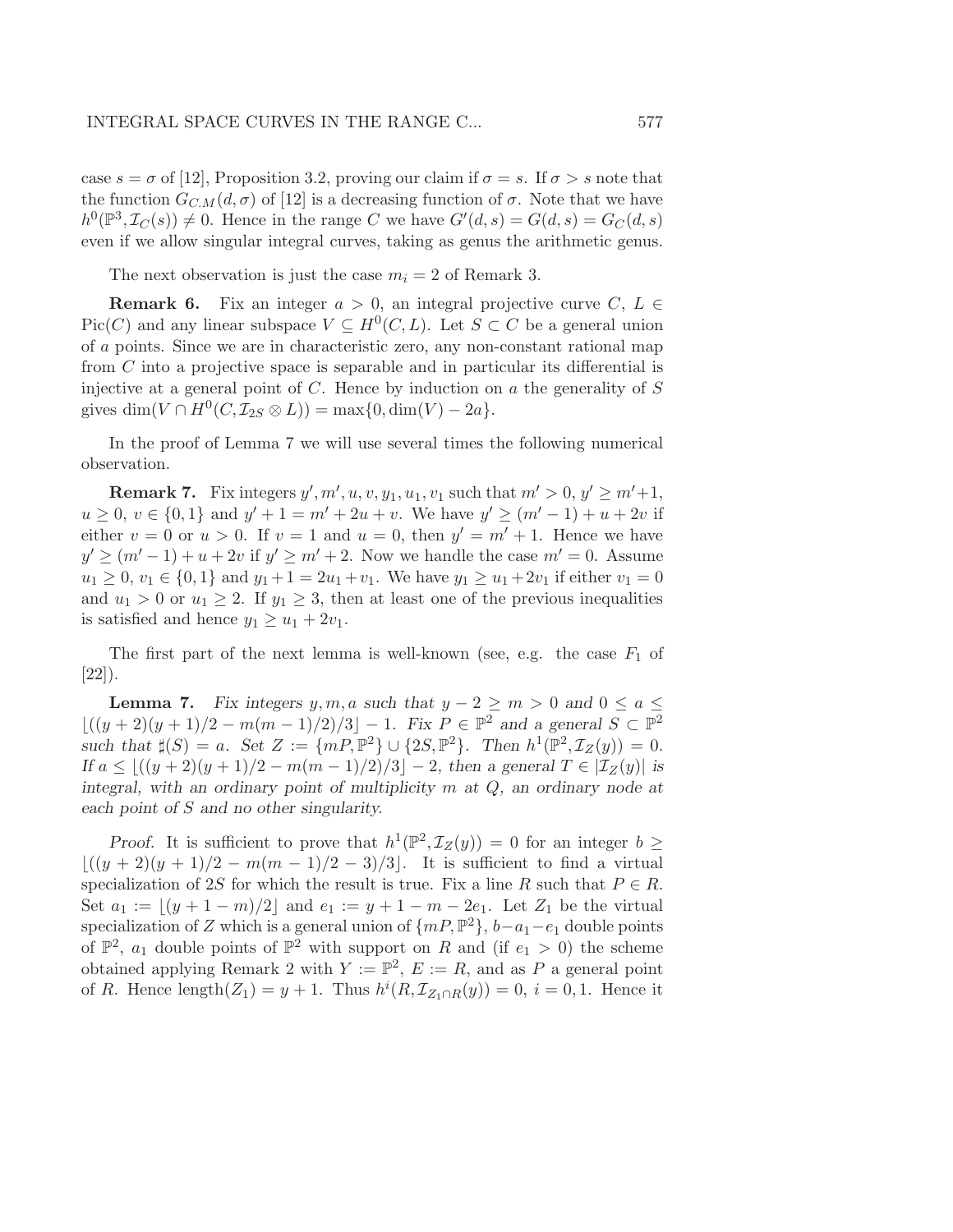is sufficient to prove  $h^1(\mathbb{P}^2, \mathcal{I}_{\text{Res}_R(Z_1)}(y-1)) = 0$ . The scheme  $\text{Res}_R(Z_1)$  is a general union of  $\{(m-1)P, \mathbb{P}^2\}, b-a_1-e_1$  double points of  $\mathbb{P}^2$ ,  $a_1$  points of R and (if  $e_1 > 0$ ) a double point of R. Set  $w := \text{length}(\text{Res}_R(Z_1)), a_2 := |(y - w)/2|$ and  $e_2 := y - w - 2a_2$ . Remark 7 gives  $a_2 \geq 0$ . We specialize  $\text{Res}_R(Z_1)$  to a general union  $Z_2$  of  $\{(m-1)P, \mathbb{P}^2\}$ ,  $b - a_1 - e_1 - a_2 - e_2$  double points of  $\mathbb{P}^2$ ,  $a_1$  points of R,  $e_1$  double points of R and (if  $e_2 > 0$ ) the scheme obtained applying Remark 2 with  $Y := \mathbb{P}^2$ ,  $E := R$ , and as P a general point of R. Hence length $(Z_2 \cap R) = y$ . Thus  $h^{i}(R, \mathcal{I}_{Z'' \cap R}(y-1)) = 0$ ,  $i = 0, 1$ . Hence it is sufficient to prove  $h^1(\mathbb{P}^2, \mathcal{I}_{\text{Res}_R(Z_2)}(y-2)) = 0$ . Then we continue in the following way. Fix an integer  $t \leq y-3$  and assume given a scheme  $A_t$  for which we need to prove  $h^1(\mathbb{P}^2, \mathcal{I}_{A_t}(y-t)) = 0$ .  $A_t$  is the virtual residue  $\text{Res}_R(Z_t)$  of a zero-dimensional scheme  $Z_t$ . Since  $h^0(R, \mathcal{O}_R(y-t-1)) = h^0(R, \mathcal{O}_R(y-t)) - 1$ , to carry over the step  $\mathcal{O}(y-t) \Longrightarrow \mathcal{O}(y-t-1)$  we only need to check that length(Res<sub>R</sub>(Z<sub>t</sub>)) ≤ y − t + 1. The scheme Z<sub>t</sub> satisfies length(Z<sub>t</sub> ∩ R) = y − t + 1. Each connected component of the scheme  $Z_t$  gives a connected component with strictly smaller length, except at most one: if  $e_{y-t-1} > 0$  then a length 1 connected component of  $Z_t$  has as virtual residue a double point of R. If  $b < \sum_{i=1}^{t} (a_i + e_i)$  for some  $t \leq y - 2$ , then we are done by Remark 7 and an application of Remark 2 with respect to  $E := R$  without inserting any other double point with support on R. If  $b \geq \sum_{i=1}^{y-2} (a_i + b_i)$ , then we may continue until we are considering the linear system  $|\mathcal{O}_{\mathbb{P}^2}(2)|$ , because we may quote Remark 7 at each step. At the end for linear system  $|\mathcal{O}_{\mathbb{P}^2}(2)|$  it only remains a virtual residual scheme  $\Delta \subset R$ . Set  $\delta := \text{length}(\Delta)$ . Remark 7 gives  $0 \leq \delta \leq 3$ . Fix a general  $O \in \mathbb{P}^2$  and a general  $O_1 \in R$ . First assume  $\delta = 3$ . Since  $h^{i}(R, \mathcal{I}_{\Delta}(2)) = 0$ ,  $i = 0, 1$ , we get  $h^{i}(\mathbb{P}^2, \mathcal{I}_{\Delta \cup \{2O, \mathbb{P}^2\}}(2)) = 0$ ,  $i = 1, 2$ . In this case  $((y+2)(y+1)/2 - m(m-1)/2)/3$  is an integer and we win even for the integer  $a' = ((y + 2)(y + 1)/2 - m(m - 1)/2)/3$ . If  $\delta = 2$ , then we take  $\Delta \cup \{2O, \mathbb{P}^2\}$  and win for the integer  $a' = ((y+2)(y+1)/2 - m(m-1)/2 - 1)/3$ . Now assume  $\delta = 1$ . We take  $\Delta \cup \{2O_1, \mathbb{P}^2\}$  and win for the integer  $a' =$  $((y+2)(y+1)/2 - m(m-1)/2 - 3 + \delta)/3$ . In all cases we get a scheme Z' union of  $\{mP, \mathbb{P}^2\}$  and some double points such that  $h^1(\mathbb{P}^2, \mathcal{I}_{Z'}(y)) = 0$  and length $(Z') \ge (y+2)(y+1)/2 - 3.$ 

(a) Here and in the next two steps we prove the last sentence of the statement of the lemma. Hence here and in steps (b), (c) we assume  $0 < a \leq$  $|(y+2)(y+1)/2 - m(m-1)/2)/3| - 2$ . Here and in steps (b) and (c) we fix a general  $T \in |\mathcal{I}_Z(y)|$ . By assumption a is not the maximal integer allowed to get  $h^1 = 0$ . We modify the first part of the proof in the following way. The aim is to get  $h^1(\mathcal{I}_{mq\cup 2S_1\cup 3Q_a}(y)) = 0$ , where  $S = \{Q_1, \ldots, Q_a\}$  and  $S_1 := S \setminus \{Q_a\}.$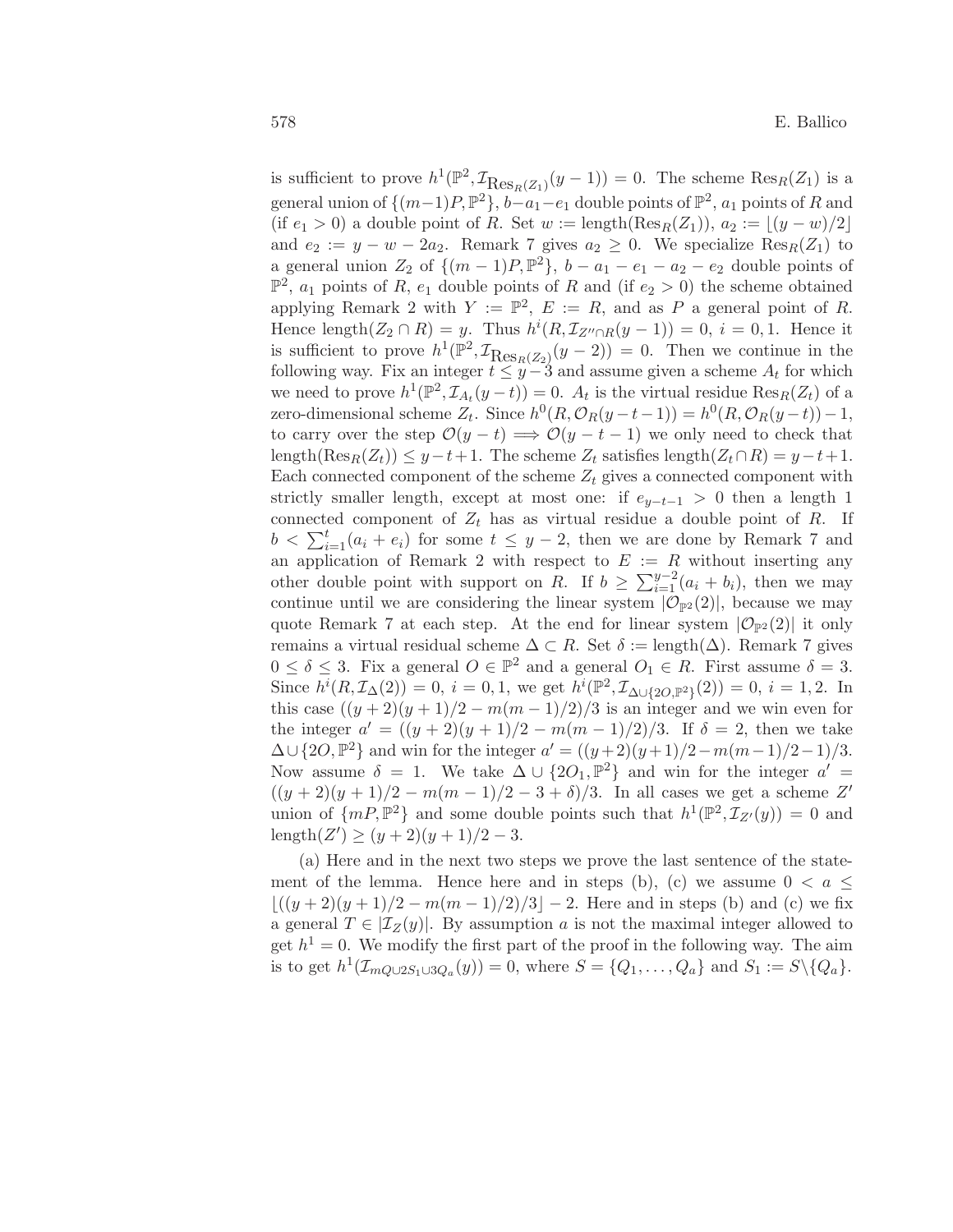At the first step we take  $Q_a \in R$  and define the integers  $a'_1, e'_1$  by the relations  $y + 1 = 3 + 2a'_1 + e'_1$  (e.g. if  $y = m + 2$ , then  $a'_1 = e'_1 = 0$ ; if  $y = m + 3$ , then  $(a'_1, e'_1) = 0$ ; if  $y = m+4$ , then  $(a'_1, e'_1) = (1, 0)$ ). We insert  $a'_1$  double points of  $\mathbb{P}^2$  with support on R and if  $e'_1 > 0$  we apply Remark 2 with respect to one general point of  $R$ . In the other steps we only use double points. At the end we get  $h^1(\mathcal{I}_{mQ\cup 2S_1\cup 3Q_a}(y)) = 0$ . Since  $h^1(\mathcal{I}_{mQ\cup 2S_1\cup 3Q_a}(y)) = 0$ ,  $H^0(\mathcal{I}_{mQ\cup 2S_1}(y))$ generates the jets of  $\mathcal{O}_{\mathbb{P}2}(y)$  at  $Q_a$  up to order 3. Hence a general element of  $|\mathcal{I}_Z(y)|$  has an ordinary node at  $Q_a$ . Since the product of a copies of  $\mathbb{P}^2$  is irreducible and  $S$  is general,  $T$  has an ordinary node at each point of  $S$ .

(b) Here we prove that  $T$  has an ordinary point with multiplicity  $m$  at P and it is smooth ouside  $S \cup \{P\}$ . Let  $f : W \to \mathbb{P}^2$  be the blowing-up of  $\mathbb{P}^2$  at P. For each integer z set  $\mathcal{O}_W(z) := f^*(\mathcal{O}_{\mathbb{P}^2}(z))$ . Let  $\Delta := f^{-1}(P)$ denote the exceptional divisor of f. Set  $S' := f^{-1}(S)$ . There is a natural isomorphim beteween  $H^0(W, \mathcal{I}_{2S'}(y)(-m\Delta))$  and  $H^0(\mathbb{P}^2, \mathcal{I}_{mP\cup 2S}(y))$ . Let J be a general element of the linear system  $|\mathcal{I}_{2S'}(y)(-m\Delta)|$ . T has an ordinary point with multiplicity m at Q if and only if J intersects transversally  $\Delta$ . Fix  $O \in \Delta$ . Recall that  $\{2O, \Delta\}$  is the length 2 scheme with O as its reduction and contained in  $\Delta$ . Recall that we could do the vanishing statement in the first part with the integer  $a' := a + 1$ . Hence in the same way working on W we obtain  $h^1(W, \mathcal{I}_{\{2O,\Delta\}\cup 2S'}(y)) = 0$ , i.e.  $|\mathcal{I}_{\{2O,\Delta\}\cup 2S'}(y)(-m\Delta)|$  has codimension 2 in  $\left|\mathcal{I}_{2S'}(y)(-m\Delta)\right|$ . Since  $\dim(\Delta) = 1$  and J is general, J contains no scheme  $\{2O, \Delta\}$  with  $O \in \Delta$ , i.e. it is transversal to  $\Delta$ .

Now we prove that S is smooth ouside  $S \cup \{P\}$ . Our assumption on a and the h<sup>1</sup>-vanishing part of the lemma gives  $h^1(\mathbb{P}^2, \mathcal{I}_{mQ\cup 2S\cup 2U}(y)) = 0$  for a general  $U \in \mathbb{P}^2$ , i.e.  $h^1(W, \mathcal{I}_{2S' \cup 2V}(y)(-m\Delta)) = 0$  for a general  $V \in W$ . By [5], Theorem 1.4,  $\text{Sing}(J) = S'$ , i.e. T is smooth outside  $S \cup \{P\}$ .

 $(c)$  Here we check that T is integral and hence conclude the proof of the lemma. Our assumption on a gives  $\dim(|\mathcal{I}_{Z\cup 2O}(y)|) = \dim(|\mathcal{I}_{Z}(y)|) - 3$  for a general  $O \in \mathbb{P}^2$ . Hence at a general  $O \in \mathbb{P}^2$  the differential of the rational map induced by  $|\mathcal{I}_Z(y)|$  has rank 2. Hence the image of the rational map induced by  $|\mathcal{I}_Z(y)|$  is a surface. Hence if  $|\mathcal{I}_Z(y)|$  has no base component, then a theorem of Bertini gives that a general member of  $|\mathcal{I}_Z(y)|$  is irreducible (part (4) of [19], Theorem 6.3).

Now we check that  $|\mathcal{I}_Z(y)|$  has no base component. Assume the contrary and call B the 1-dimensional part of its base locus. We have  $T = A \cup B$ with A, B curves (not necessarly reduced or irreducible). Set  $u := \deg(A)$ . Let  $m_1$  be the multiplicity of A at P. We have  $0 \leq m_1 \leq m$ . The curve B has multiplicity  $m - m_1$  at P, both A and B have P as an ordinary point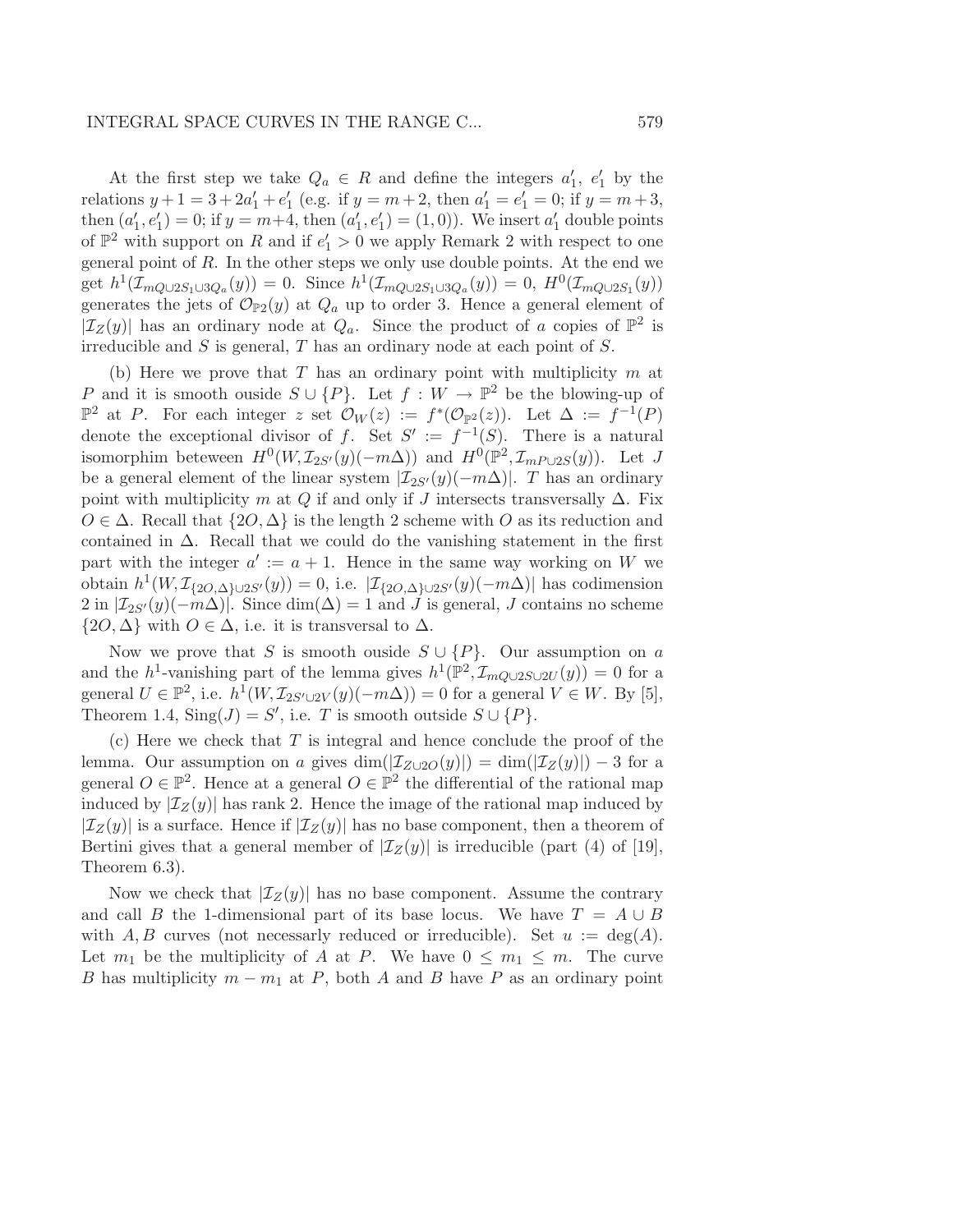with the prescribed multiplicity and their tangent cones at  $P$  have no common component. Hence A intersects B with multiplicity  $m_1(m - m_1)$  at P. Since outside  $P$  the curve  $T$  has a ordinary nodes and no other singularity, outside P the curves A and B meets transversally at  $u(y - u)$  points, each of them being an ordinary node of T. Let  $a_i$ ,  $i = 1, 2$ , be the number of  $j \in \{1, ..., a\}$ such that B contains  $Q_i$  with multiplicity exactly i and call  $S_i \subseteq \{Q_1, \ldots, Q_a\}$ ,  $i = 1, 2$ , the corresponding subsets of  $S := \{Q_1, \ldots, Q_a\}$ . The curve A contains  $a_1$  points of S with multiplicity 1 and  $a - a_1 - a_2$  points of S with multiplicity 2. Bezout's Theorem gives

$$
u(y - u) = m_1(m - m_1) + a_1.
$$
\n(12)

Since S is general, moving  $S \ S_1$  we see that for general  $S, T$  either  $S_1 = S$ or  $S_1 = \emptyset$ . We have  $m_1 \leq u$  with strict inequality unless A is a union of  $m_1$ distinct lines through P. We have  $m - m_1 \leq y - u$  with strict inequality unless B is a union of  $y - u$  lines through P. Since  $y \ge m + 2$ , (12) gives  $a_1 > 0$ . Hence  $S_1 \neq \emptyset$ . Hence  $S_1 = S$ , i.e.  $a_1 = a$  and  $a_2 = 0$ . In step (b) we proved that  $\mathcal{I}_{mP\cup 2S'}(y)$  generates the jets of  $\mathcal{O}_{\mathbb{P}^2}(y)$  at  $Q_a$  up to order 3. However, since B is a fixed component of  $|\mathcal{I}_Z(y)|$  and  $Q_a \in B$ , the vanishing of the order  $\leq 2$  jets force the vanishing at third order in the direction of the jet of order 3 of  $B$  at  $Q_a$ , contradiction.  $\Box$ 

**Remark 8.** Let  $Y \subset \mathbb{P}^3$  be a general degree s surface containing D. Y is smooth. If  $r = 0$ , i.e. if  $D = \emptyset$  we take as Y any smooth degree surface. We have  $h^0(Y, \mathcal{O}_Y(n)) = \binom{n+3}{3}$  $\binom{+3}{3}$  if  $0 \le n \le s-1$  and  $\binom{n+4}{3}$  $\binom{+4}{3} - \binom{n-s+3}{3}$  $\binom{s+3}{3}$  if  $n \geq s$ . First assume  $r > 0$ , i.e.  $D \neq \emptyset$ . Fix a general hyperplane section C of Y. The curve C is isomorphic to a degree s smooth plane curve. Hence  $p_a(C) = (s-1)(s-2)/2$ ,  $h^0(C, \mathcal{O}_C(n)) = (n+2)(n+1)/2$  for all  $0 \le n \le s-1$  and  $h^0(C, \mathcal{O}_C(n)) =$  $(n+2)(n+1)/2 - (n-s+2)(n-s+1)/2$  if  $n \geq s$ . Since  $h^1(Y, \mathcal{O}_Y(n)) = 0$  for every  $n \in \mathbb{Z}$ , the restriction map  $H^0(Y, \mathcal{O}_Y(n)) \to H^0(C, \mathcal{O}_C(n))$  is surjective for all *n*. Thus  $h^0(Y, \mathcal{O}_Y(n)) = h^0(C, \mathcal{O}_C(n)) + h^0(Y, \mathcal{O}_Y(n-1))$  for all *n*.

(a) Notice that  $h^0(C, \mathcal{O}_C(n)) > h^0(C, \mathcal{O}_C(n-1))$  for all  $n > 0$  and that  $h^0(C, \mathcal{O}_C(n)) \geq h^0(C, \mathcal{O}_C(n-1)) + 4$  for all integers  $n \geq 2$ .

(b) Here we check the inequality

$$
h^{0}(C, \mathcal{O}_{C}(n)) + 1 \le 2 \cdot h^{0}(C, \mathcal{O}_{C}(n-1))
$$
\n(13)

for all integers  $n \geq 3$ . If  $2 \leq s-1$ , then (13) is equivalent to the inequality  $(n+2)(n+1)/2+1 \leq 2((n+1)n/2)$ , which is obviously true for all  $n \geq 3$ . If  $n \geq s$ , then (13) is equivalent to the inequality

$$
(n+2)(n+1) - (n-s+1)(n-s) + 2 \le 2(n+1)n - 2(n-s)(n-s-1),
$$
 (14)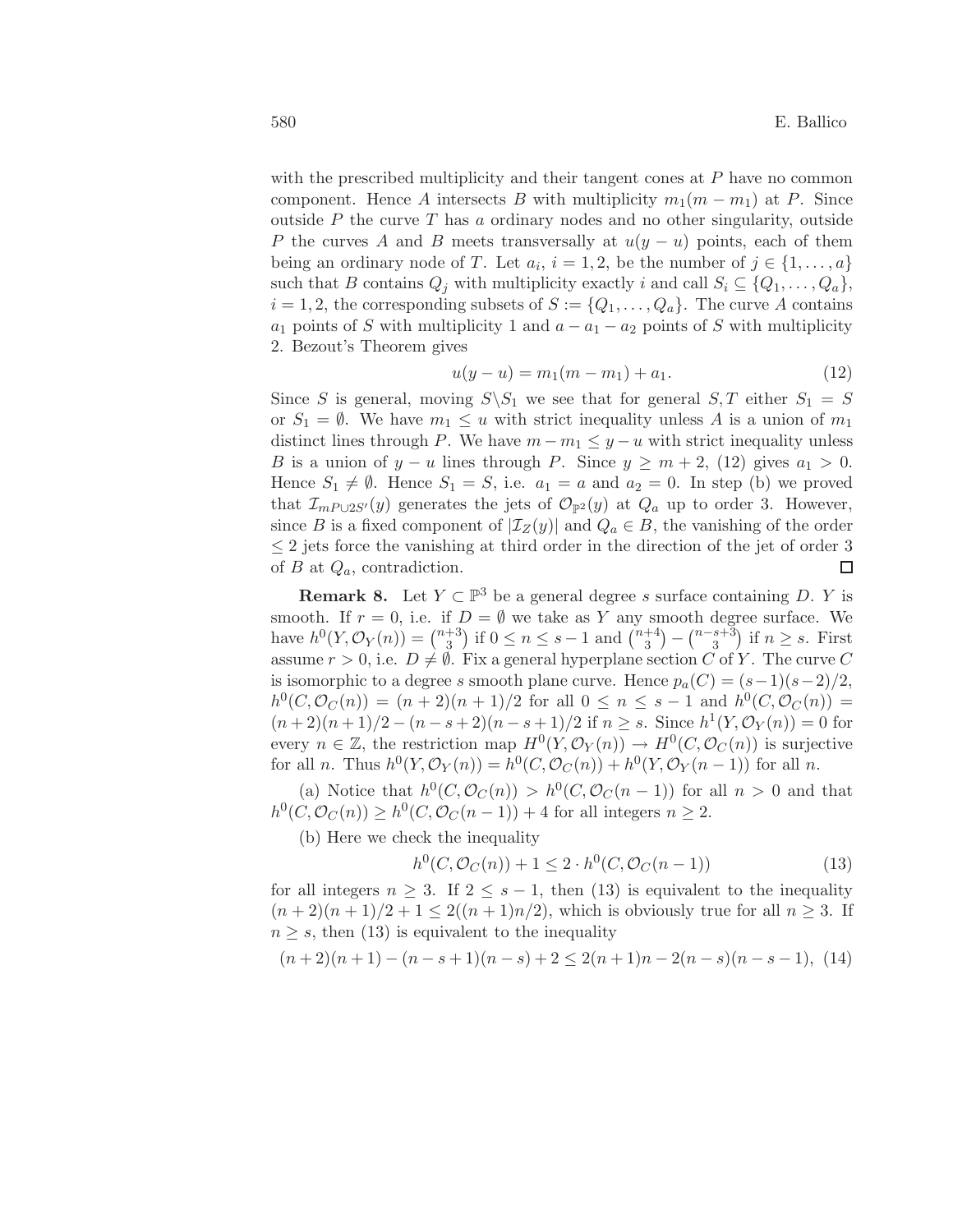i.e. to the inequality

$$
2 \le (n+1)(n-2) - (n-s)(n-s-1), \tag{15}
$$

which is obviously true if  $n \geq s \geq 5$ . Now assume  $r > 0$ . Let E be the intersection with Y of a general plane through D; this plane is unique if  $r \geq 2$ . In the case  $r > 0$  we only use that  $\mathcal{O}_Y(1)(-D) = \mathcal{O}_Y(E)$  is effective. Hence for any zero-dimensional scheme  $Z \subset Y$  such that  $Z_{red} \cap E = \emptyset$  if Z imposes length(Z) independent conditions to  $|\mathcal{O}_Y(n-1)|$ , then it imposes length(Z) independent conditions to  $|\mathcal{O}_Y(n)(-D)|$ .

**Lemma 8.** Fix integers  $t \geq s \geq 5$ , and a such that  $0 \leq a \leq \lfloor \binom{t+3}{3} \rfloor$  $\binom{+3}{3}$  - $\binom{t-s+3}{s}$  $\binom{s+3}{3}$  $-5/3$ . Let  $Y \subset \mathbb{P}^3$  be any smooth degree s surface. Let  $S \subset Y$  be a general subset such that  $\sharp(S) = a$ .

(i) Then  $h^1(Y, \mathcal{I}_{2S}(t)) = 0$ , i.e.  $h^0(Y, \mathcal{I}_{2S}(t)) = h^0(Y, \mathcal{O}_Y(t)) - 3a$ .

(ii) Assume  $a \leq \lfloor \left(\binom{t+3}{3}\right)$  $\binom{+3}{3} - \binom{t-s+3}{3}$  $\binom{s+3}{3}$ )-5)/3]-1 and take a general  $T \in |O_{2S}(t)|$ . Then T is integral  $\text{Sing}(T) = S$  and T has an ordinary node at each point of S.

Proof. Let C be a smooth hyperplane section of Y. Hence C is isomorphic to a smooth degree  $s$  plane curve, for each integer  $n$  the restriction map  $H^0(Y, \mathcal{O}_Y(n)) \to H^0(C, \mathcal{O}_C(n))$  is surjective,

$$
h^{0}(Y, \mathcal{O}_{Y})(t)) = \sum_{i=0}^{t} h^{0}(C, \mathcal{O}_{C}(i)),
$$

 $h^0(C, \mathcal{O}_C(n)) = (n+2)(n+1)/2$  if  $0 \le n \le s-1$  and  $h^0(C, \mathcal{O}_C(n)) = (n+1)/2$  $2(n+1)/2 - (n-s+2)(n-s+1)/2$  if  $n \geq s$  (Remark 8).

(a) Here we check part (i). It is sufficient to find a virtual specialization of  $2S$ for which the result is true. Set  $a_1 := \lfloor ((t+2)(t+1)/2-(t-s+2)(t-s+1)/2)/2 \rfloor$ and  $e_1 := (t+2)(t+1)/2 - (t-s+2)(t-s+1)/2 - 2a_1$ . Hence  $e_1 \in \{0,1\}$ . First assume  $a \ge a_1 + e_1$ . Let  $Z_1$  be the virtual specialization of 2S which is a general union of  $a - a_1 - e_1$  double points of Y,  $a_1$  double points of C and (if  $e_1 > 0$ ) the scheme obtained applying Remark 2 with  $E := C$  and as P a general point of C. Hence  $Z_1 \cup C$  is a general union of  $e_1$  points of C and  $a_1$  double points of C. Remark 6 gives  $h^0(C, \mathcal{I}_{Z_1 \cap C}(t)) = 0$ . Hence it is sufficient to prove  $h^1(Y, \mathcal{I}_{\text{Res}_C(Z_1)}(t-1)) = 0$  (Remark 2). The scheme  $\text{Res}_C(Z_1)$  is a general union of  $a-a_1-e_1$  double points of Y,  $a_1$  points of Y and  $e_1$  double points of C. Hence length( $C \cap \text{Res}_C(Z_1)$ ) =  $a_1 + 2e_1$ . Set  $a_2 := \lfloor (h^0(C, \mathcal{O}_C(t-1)) - a_1 - 2e_1)/2 \rfloor$  and  $e_2 := h^0(C, \mathcal{O}_C(t-1)) - a_1 - 2e_1 - a_2$ . Hence  $e_2 \in \{0, 1\}$ . Part (b) of Remark 8 gives  $a_2 \geq 0$ . Assume  $a \geq a_1 + e_1 + a_2 + e_2$ . We specialize  $\text{Res}_C(Z_1)$  to the virtual scheme  $Z_2$  which is a general union of  $a - a_1 - e_1 - a_2 - e_2$  double points of Y,  $a_1$  points of C,  $e_1$  double points of C,  $a_2$  double points with support on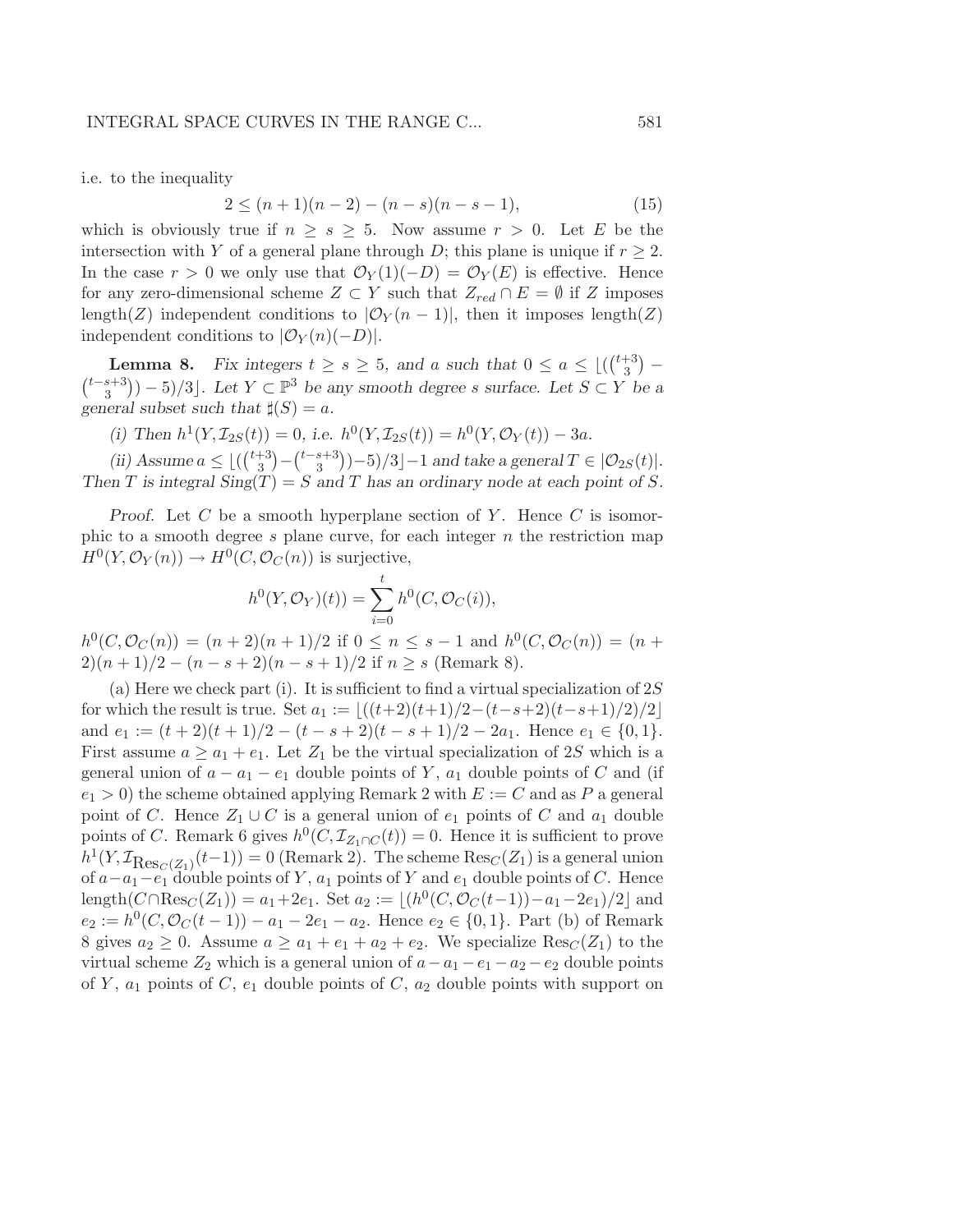C and (if  $e_2 > 0$ ) the virtual scheme obtained applying Remark 2 at a general point of C. We have  $\text{length}(Z_2 \cap C) = h^0(C, \mathcal{O}_C(t-1))$ . Hence Remark 6 gives  $h^0(C, \mathcal{I}_{Z_1 \cap C}(t)) = 0$ . Hence it is sufficient to prove  $h^1(Y, \mathcal{I}_{\text{Res}_C(Z_1)}(t-1)) = 0$ (Remark 2). And so on, defining integers  $a_i, e_i, 3 \leq i \leq t-2$ , such that  $e_i \in \{0,1\}$  for all i. At each step we may do this inductive step by part (b) of Remark 8. We only stop if there is an integer k such that  $1 \leq k \leq t-2$ and  $a < \sum_{i=1}^{k} (a_i + e_i)$ . This is not the case for maximal a, but anyway if  $a <$  $\sum_{i=1}^{k} (a_i + e_i)$  in the inductive step  $\mathcal{O}_Y(t-k+1) \Longrightarrow \mathcal{O}_Y(t-k)$  we just specialize the remaining double points of Y to general double points with support on Y obtaining a scheme W such that  $h^1(W, \mathcal{I}_{W\cap C}(t-k)) = 0$  and  $\text{Res}_C(W)$  is formed by at most  $a_k$  points of C. We have  $h^1(C, \mathcal{I}_{\text{Res}_C(W)}(t-k-1)) = 0$  by part (b) of Remark 8 and hence  $h^1(W, \mathcal{I}_W(t-k)) = 0$  (Remark 1).

Part (b) of Remark 8 works for all  $n \geq 3$ . Hence we apply it until we arrive at a scheme  $\Delta \subset C$  and we are looking at the linear system  $|\mathcal{O}_Y(2)|$ . Set  $\delta :=$ length( $\Delta$ ). We have  $h^0(Y, \mathcal{O}_Y(2)) = 10$ ,  $h^0(C, \mathcal{O}_C(4)) = 15$ ,  $h^0(C, \mathcal{O}_C(3)) = 10$ , and  $h^0(C, \mathcal{O}_C(2)) = 6$ .  $\Delta$  is the virtual residue of a virtual scheme  $\Gamma$  such that length( $\Gamma \cap C$ ) = 10.  $\Gamma$  is a virtual residue of a virtual scheme  $\Phi$  such that length( $\Phi \cap C$ ) = 15.  $\delta = 0$  if and only if  $\Gamma \subset C$ , i.e. if and only if  $\Phi$  is either the union of 10 double points of Y with support on  $C$  or the union of 9 double points of Y with support on  $C$  and a virtual double point with support a general point of C. In both cases we have length( $\Phi \cap C$ )  $\geq$  19, contradiction. Similarly, if  $\delta = 1$ , then  $\Phi$  contains at least 8 double points of Y with support on C (here we use that  $h^0(C, \mathcal{O}_C(3))$  is even) and hence length( $\Phi \cap C$ )  $\geq 16$ , contradiction. Thus  $\delta \geq 2$ . Since  $\Delta \subset C$ , we may always add a general double point O of Y, because  $h^1(Y, \mathcal{I}_{2O}(1)) = 0$ . In all cases we get  $h^1(Y, \mathcal{I}_{2A}(t)) = 0$ with length $(A) = 3 \cdot \sharp(A) \geq h^0(Y, \mathcal{O}_Y(t)) - 5.$ 

(b) Notice that we may apply (i) for  $a' := a + 1$  general nodes. To check part (ii) of the lemma we may copy the proof of Lemma 7, except that here we have no multiple point of order  $m \geq 3$ . Hence it is sufficient to use twice the jets of order 3 at one of the prescribed nodes and then quote of [5], Theorem 1.4, and [19], part (4) of Theorem 6.3.  $\Box$ 

**Lemma 9.** Fix integers  $t > s \geq 5$ ,  $0 < r < s$ , and a such that  $0 \leq a \leq s$  $\lfloor (1 + 2) \choose 3 \rfloor$  $\binom{+2}{3} - \binom{t-s+2}{3}$  $\binom{s+2}{3}$  – 5)/3<sup> $\lfloor$ </sup>. Let  $Y \subset \mathbb{P}^3$  be any smooth degree s surface. Let  $S \subset Y$  be a general subset such that  $\sharp(S) = a$ .

(i) Then  $h^1(Y, \mathcal{I}_{2S}(t)(-D)) = 0$ , i.e.

 $h^0(Y, \mathcal{I}_{2S}(t)(-D)) = h^0(Y, \mathcal{O}_Y(t)(-D)) - 3a.$ 

(ii) Assume  $a \leq |(\binom{t+2}{3})|$  $\binom{+2}{3} - \binom{t-s+2}{3}$  $\binom{s+2}{3}$ ) – 5)/3] – 1 and take a general  $T \in$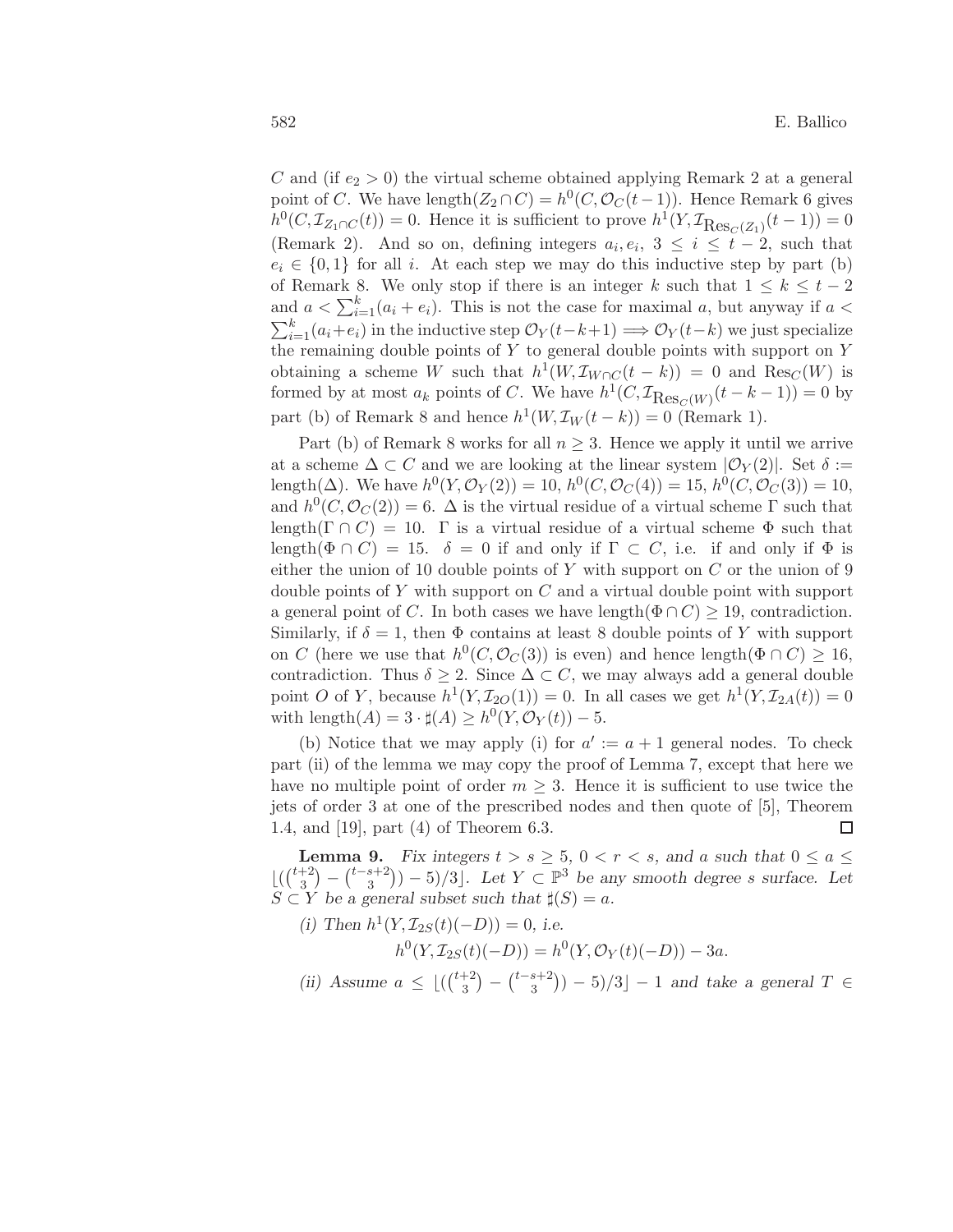$|\mathcal{O}_{2S}(t)(-D)|$ . Then T is integral,  $Sing(T) = S$  and T has an ordinary node at each point of S.

Proof. Since  $\mathcal{O}_Y(1)(-D)$  is effective, we have  $|\mathcal{O}_Y(n-1)| \subseteq |\mathcal{O}_Y(n)(-D)|$ for every integer  $n \geq 2$ . Hence part (i) follows from part (i) of Lemma 8 for the integer  $t' = t - 1$ . Part (ii) follows from part (i) applied for the integer  $a + 1$ , as in part (b) Lemma 8 (not from the statement of part (ii) of Lemma 8).  $\Box$ 

**Lemma 10.** Fix integers  $s, r, t$  such that  $t \geq s \geq 5$  and  $0 \leq r < s$ . If  $r = 0$ , then set  $t' := t$ . If  $r > 0$ , then assume  $t > s$  and set  $t' := t - 1$ . Fix integers  $m_x$ ,  $1 \le x \le s-1$ , and  $a_x$ ,  $1 \le x \le s-1$ , such that  $0 \le m_x \le t'-2-x$ and  $0 \le a_x \le \lfloor (t'+3-x)(t'+2-x)/2 - m_x(m_x-1)/2 - 5)/3 \rfloor$  for all x. Set  $u_0 := \lfloor (t'-s+3)(t'-s+2)/6 \rfloor - \epsilon$ , where  $\epsilon = 1$  if  $t'-s+1 \in \{2,4\}$  and  $\epsilon = 0$  otherwise. Fix an integer  $a_0$  such that  $0 \le a_0 \le u_0$  and set  $a := \sum_{x=0}^{s-1} a_x$ . Fix a plane  $H \subset \mathbb{P}^3$  and a smooth degree r curve  $D \subset H$ , with the convention  $D = \emptyset$  if  $r = 0$ .

(i) Let  $Y \subset \mathbb{P}^3$  be a general degree s surface containing D. Fix  $s - 1 + a$ general points of Y, say  $P_x$ ,  $1 \le x \le s-1$ , and  $Q_i$ ,  $1 \le j \le a$ . Set  $Z :=$  $\bigcup_{x=1}^{s-1} \{m_x P_x, Y\} \bigcup \bigcup_{j=1}^{a} \{2Q_j, Y\}.$  Then  $h^1(Y, \mathcal{I}_Z(t)(-D)) = 0.$ 

(ii)  $fa \leq u_0 - 1 + \sum_{x=1}^{s-1} \lfloor (t'+3-x)(t'+2-x)/2 - m_x(m_x-1)/2 - 7)/3 \rfloor$ , then a general  $T \in |\mathcal{I}_Z(t)(-D)|$  is integral, with an ordinary point of multiplicity  $m_x$  at each  $P_x$ ,  $1 \le x \le t' - 3$ , an ordinary node at each  $Q_j$ ,  $1 \le j \le a$ , and no other singularity.

*Proof.* The surface  $Y$  is smooth. By semicontinuity and the assumption that Y is general among the degree s surfaces containing  $D$  it is sufficient to prove the existence of a degree s surface W containing D and  $s - 1$  smooth points  $P_x$ ,  $1 \le x \le s - 1$ ,  $Q_j$ ,  $1 \le j \le a$ , of W for which the corresponding result is true, where  $Z := \bigcup_{x=1}^{s-1} \{m_x P_x, W\} \bigcup \bigcup_{j=1}^{a} \{2Q_j, W\}$ . We take as W the union of H (if  $r = 0$ ) and  $s - 1$  general planes  $H_j$ ,  $j \leq j \leq s$ . As explained in Remark 8 it is sufficient to find Z as above such that  $h^1(\mathcal{I}_Z(t'))=0$ . Fix a general  $S_i \subset H_i$ ,  $1 \leq i \leq s-1$ , such that  $\sharp(S_i) = a_i$  and a general  $O_i \in H_i$ . Set  $U := \bigcup_{i=1}^{s-1} \{2S_i, H_i\} \bigcup \bigcup_{x=1}^{s-1} \{m_x O_x, H_x\}.$  We have  $h^1(H_1, \mathcal{I}_{U \cap H_1}(t')) = 0$ (Lemma 7). And so on, using at each step Lemma 7 for a lower integer y and another plane  $H_{t'+1-y}$ . Then insert  $a_0$  double points of H. Our definition of  $\epsilon_1$  is made to apply the case  $n = 2$  of a theorem of Alexander-Hirschowitz on the postulation of general unions of double points of  $\mathbb{P}^n$  (see [4]), i.e.  $u_0$  is the maximal integer z such that  $h^1(H, \mathcal{I}_{2A}(t'-s+1)) = 0$  for a general  $B \subset H$ such that  $\sharp(A) = b$ .

Part (ii) is proved as in parts (a), (b) and (c) of Lemma 7 with the following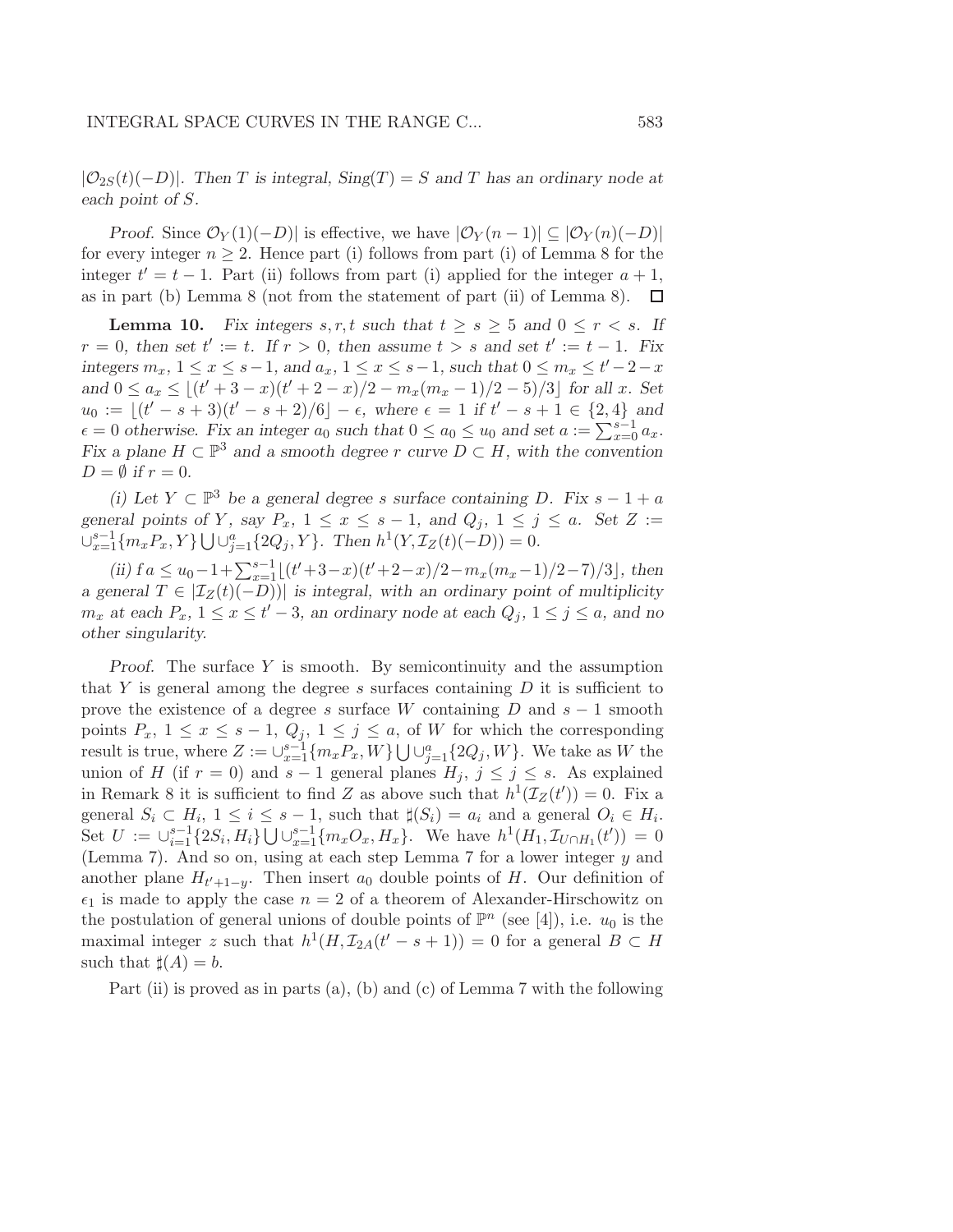modification (in that lemma we only had one point with multiplicity  $m \geq 3$ ). Since  $\mathcal{I}_Z(t)(-D)$  is a non-empty projective space, it is irreducible. Hence to check that T has an ordinary point of multiplicity  $m_x$  at each point  $P_x$ ,  $1 \leq x \leq s-1$ , it is sufficient to fix an integer x such that  $1 \leq x \leq s-1$  and find  $T \in |\mathcal{I}_Z(t)(-D)|$  with an ordinary point with multiplicity  $m_x$  at  $P_x$ . This is the case considered in Lemma 7: blowing-up only the point  $P_x$ .  $\Box$ 

**Remark 9.** For all integers  $y, m, a$  such that  $y \ge m + 2 \ge 4$  and  $0 \le a \le$  $\lfloor ((y+2)(y+1)/2 - m(m-1)/2)/3 \rfloor - 2$  set  $g_{y,m,a} := (y-1)(y-2)/2 - m(m-1)/2$ 1)/2 − a. Let  $Z(m, a) \subset \mathbb{P}^2$  be a general union of a fat point with multiplicity m and a double points. Lemma 10 gives that a general  $C_{y,m,b} \in |\mathcal{I}_{Z(m,a)}(y)|$ is integral and with geometric genus  $g_{y,m,a}$ . Fixing y and m, while varying a between 0 and  $|(y+2)(y+1)/2 - m(m-1)/2)/3| - 2$  we cover a connected interval of integers. Now assume  $m > 0$ . We have  $g_{y,m,0} = g_{y,m-1,0} + m - 1$ . We have  $\left| \frac{((y+2)(y+1)/2 - m(m-1)/2)}{3} \right| - 2 \geq m-1$  if and only if

$$
(y+2)(y+1) \ge m(m-1) + 6m + 6. \tag{16}
$$

The inequality (16) is always satisfied, because  $y \ge m + 2 \ge 4$ .

Proof of Theorem 3. For any integer  $n \geq 2$  we have  $\sum_{j=2}^{n} {j \choose 2}$  $\binom{j}{2} = \binom{n+1}{3}$  $\binom{+1}{3}$ . Hence  $\sum_{m=t}^{t'-2}$  $t'^{-2}_{m=t'-s+4} m(m-1)/2 = {t'-1 \choose 3}$  $\binom{-1}{3} - \binom{t'-s+4}{3}$  $s+4$ ). Fix Z as in the statement of Lemma 10 with respect to all data  $m_x$ ,  $a_x$ ,  $1 \le x \le s-1$ , and  $a_0$ . Then use Remark 9. The lower bound for g is obtained taking  $a_x = 0$  for all x,  $m_x = t' - 2 - x$  and  $a_0 = u_0 - 1$ . Remark 9 gives that the set of all geometric general obtained in this way is connected.  $\Box$ 

Proof of Proposition 1. Set  $r := st - d$ . Apply Lemma 8 if  $d/s \in \mathbb{Z}$ , i.e.  $r = 0$ . Apply Lemma 9 if  $r > 0$ . □

#### Acknowledgements

The author was partially supported by MIUR and GNSAGA of INdAM (Italy).

#### References

- [1] J. Alexander, A. Hirschowitz, An asymptotic vanishing theorem for generic unions of multiple points, *Invent. Math.*,  $140$  (2000), 303-325.
- [2] E. Ballico, Ph. Ellia, A program for space curves, algebraic varieties of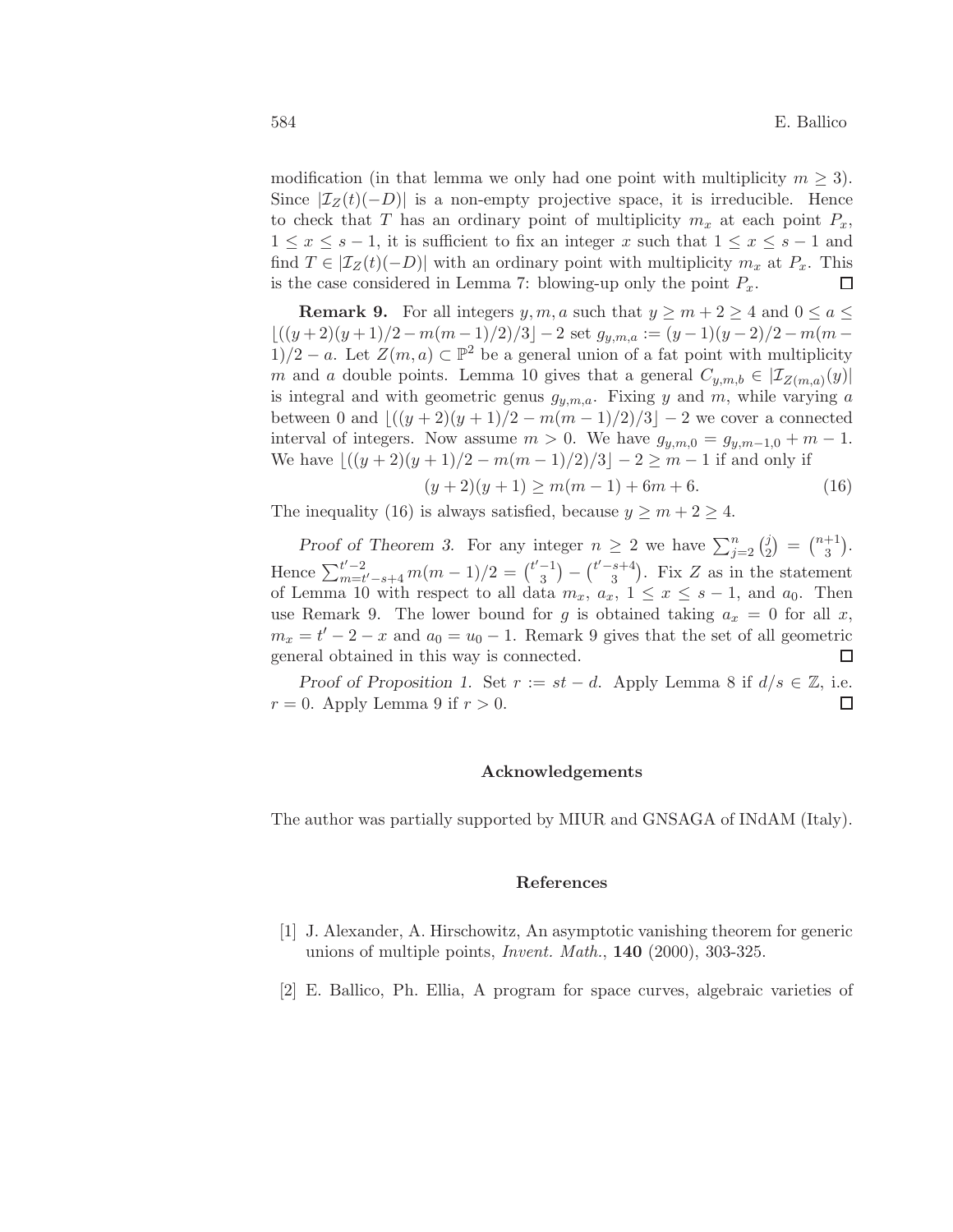small dimension, Rend. Sem. Mat. Univ. Politec. Torino, Special Issue (1986), 25-42.

- [3] E. Ballico, G. Bolondi, Ph. Ellia, R. M. Mirò-Roig, Curves of maximum genus in the range A and stick-figures, Trans. Amer. Math. Soc., 349, No. 11 (1997), 4589-4608.
- [4] K. Chandler, A brief proof of a maximal rank theorem for generic double points in projective space, Trans. Amer. Math. Soc., 353, No. 5 (2000), 1907-1920.
- [5] L. Chiantini, C. Ciliberto, Weakly defective varieties, Trans. Amer. Math. Soc., 454, No. 1 (2002), 151-178.
- [6] A. Dolcetti, Halphen's gaps for space curves of submaximum genus, Bull. Soc. Math. France, 116, No. 2 (1988), 157-170.
- [7] Ph. Ellia, Sur les lacunes d'Halphen, Algebraic curves and projective geometry, Proceedings Tranto (1988), 43-65; Lecture Notes in Math., 1389, Springer, Berlin (1989).
- [8] Ph. Ellia, Sur le genre maximal des courbes gauches de degré  $d$  non sur un surface de degré  $s - 1$ , J. Reine Angew. Math., 413 (1991), 78-87.
- [9] Ph. Ellia, On the cohomology of projective space curves, Boll. Unione Mat. Ital., **9-A** (1995), 593-607.
- [10] Ph. Ellia, R. Strano, Sections planes et majoration du genre des courbes gauches, Complex Projective Geometry, Trieste-Bergen (1989), 157-174; Cambridge Univ. Press, Cambridge (1992).
- [11] G. Fløystad, Construction of space curves with good properties, Math. Ann., 289, No. 1 (1991), 33-54.
- [12] L. Gruson, Ch. Peskine, Genre des courbes de l'espace projectif, Algebraic Geometry, Trømso (1977); Lecture Notes in Math. 687, Springer, Berlin (1978), 31-59.
- [13] L. Gruson, Chr. Peskine, Postulation des courbes gauches, algebraic geometry – open problems, Ravello (1982); Lecture Notes in Math., 997, Springer, Berlin, 218-227.
- [14] G.H. Halphen, M´emoire sur la classification des courbes gauches algébriques, Ouvres Complete, III, 261-455.